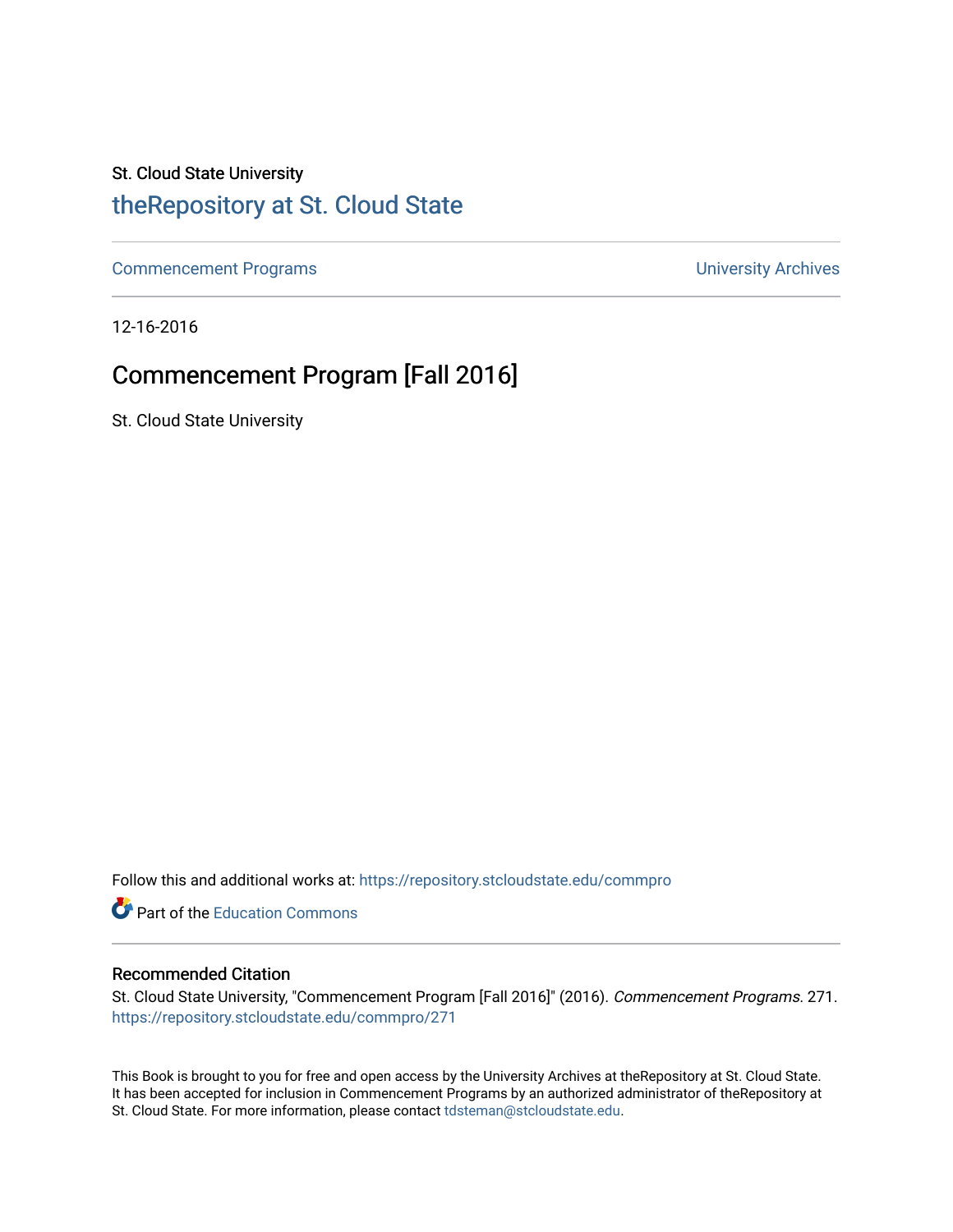# 2016 FALL SEMESTER UNIVERSITY COMMENCEMENT CEREMONY

Friday, December 16, 2016 1:00 p.m.

Halenbeck Hall Gymnasium St. Cloud State University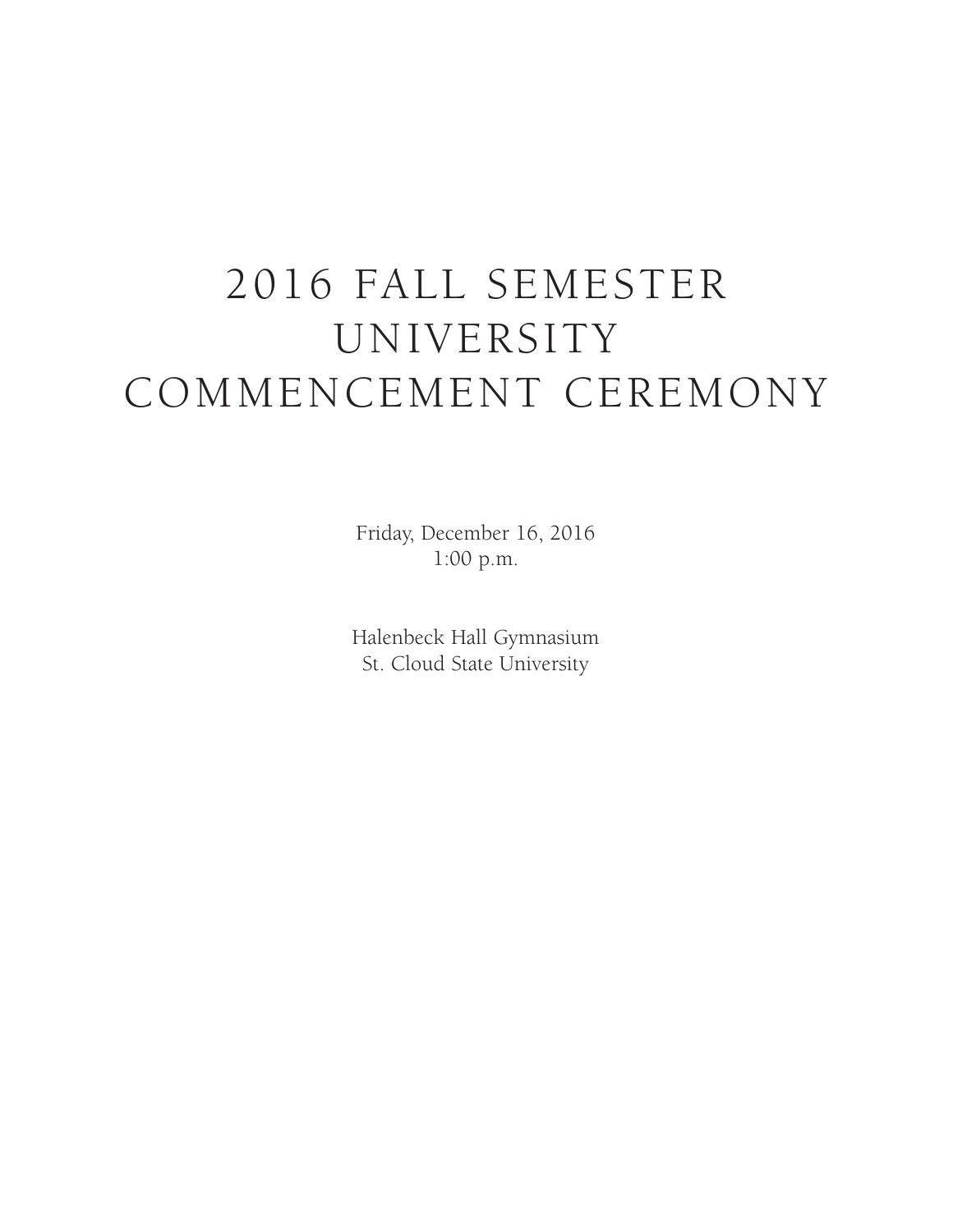| MACE BEARER                                      | THOMAS HERGERT, Learning Resources Services<br>Faculty Association President                |
|--------------------------------------------------|---------------------------------------------------------------------------------------------|
| FACULTY LINE LEADERS                             | KATE MOONEY, Professor<br>Accounting                                                        |
|                                                  | STEVEN MOONEY, Professor<br>Finance, Insurance and Real Estate                              |
| <b>MARSHALS</b>                                  | STACY MARTIG, Associate Professor<br>Department of Academic Support                         |
|                                                  | WILLIAM LEPKOWSKI, Associate Professor<br>Community Psychology, Counseling & Family Therapy |
|                                                  | DAVID WALL, Professor<br>Geography and Planning                                             |
|                                                  | BALASUBRAMANIAN KASI, Professor<br>Environmental & Technological Studies                    |
|                                                  | TRACY ORE, Professor<br>Sociology                                                           |
|                                                  | MERTON THOMPSON, Professor<br>Information Media                                             |
|                                                  | JO ANN ASQUITH, Professor<br>Marketing                                                      |
|                                                  | STEVEN MCCULLAR, Assistant Professor<br>Educational Leadership and Higher Education         |
| ANNOUNCER                                        | PAM SECKLIN, Professor<br>Communication Studies                                             |
| <b>UNIVERSITY</b><br>CHAMBER ORCHESTRA CONDUCTOR | MARION JUDISH, Professor<br>Music                                                           |
| <b>SONG LEADERS</b>                              | JONATHAN W. RYDBERG<br>RYAN B. SWANSON<br>TYREQUE B. LONG<br>Department of Music Students   |
| SIGN LANGUAGE INTERPRETER                        | LANORA JOHNSON<br><b>Student Disability Services</b>                                        |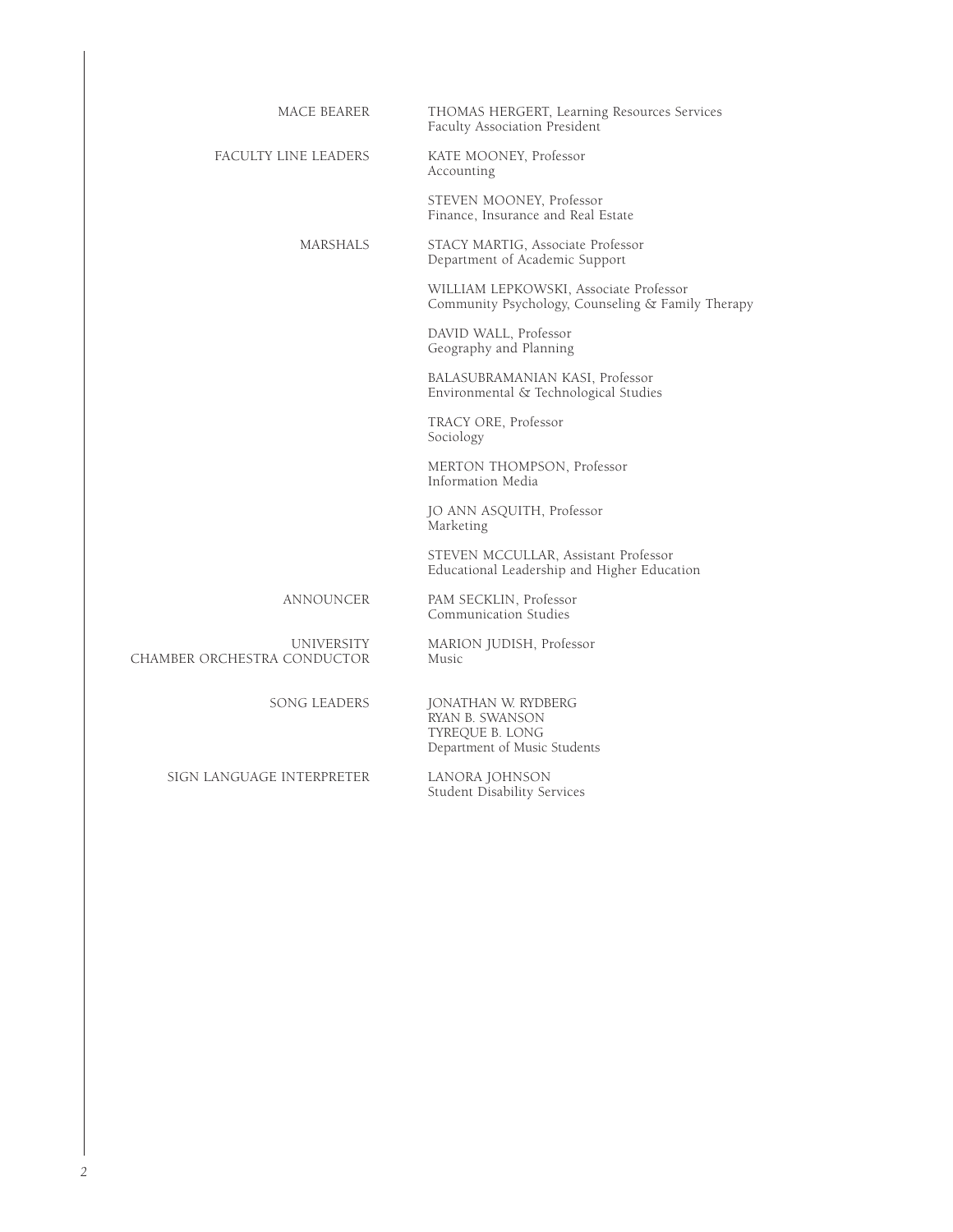#### **P r o g r a m**

Ashish Vaidya, Interim President Daniel Gregory, Interim Provost and Vice President for Academic Affairs Matthew Andrew, Vice President for University Advancement Tammy McGee, Vice President for Finance and Administration Wanda Overland, Vice President for Student Life and Development PRE-CEREMONY MUSIC *"THE STAR SPANGLED BANNER"* by John Stafford Smith UNIVERSITY *"THEME TO DOWNTON ABBEY"* by John Lund "SIMPLE SYMPHONY, MOVEMENT I" \*PROCESSIONAL MUSIC *"THEMES FROM POMP AND CIRCUMSTANCE MARCHES NO. 1 AND NO. 4"* by Edward Elgar UNIVERSITY CHAMBER ORCHESTRA FACULTY GREETINGS ELIZABETH VALENCIA-BORGERT Center for Continuing Studies INTRODUCTIONS WANDA OVERLAND, Vice President for Student Life and Development WELCOME ASHISH VAIDYA, Interim President GREETINGS FROM MnSCU ALEX CIRILLO, Trustee Minnesota State Colleges and Universities Board of Trustees GREETINGS FROM DAVID A. KLEIS, '89 CITY OF ST. CLOUD Mayor COMMENCEMENT ADDRESS BAILEY LAPOINT, Class of 2016 School of the Arts PRESENTATION OF THE DANIEL GREGORY, Interim Provost and Vice President for Academic Affairs GRADUATING CLASS ADEL ALI, Interim Dean, College of Science & Engineering DALE BUSKE, Interim Associate Dean, School of Computing, Engineering & Environment KING BANAIAN, Dean, School of Public Affairs GLENN DAVIS, Interim Assistant Provost for University College MONICA DEVERS, Dean, School of Health & Human Services DAVID HARRIS, Dean, Herberger Business School STEVEN HOOVER, Interim Dean, School of Education LATHA RAMAKRISHNAN, Interim Dean, School of Graduate Studies & Associate Provost of Research and Sponsored Programs MARK SPRINGER, Dean, College of Liberal Arts RAYMOND PHILIPPOT, Associate Dean, School of the Arts KEITH EWING, Interim Dean, Learning Resources CONFERRING OF DEGREES ASHISH VAIDYA, Interim President ALUMNI ASSOCIATION REMARKS TERRI MISCHE, Executive Director St. Cloud State University Alumni Association \*MUSIC *"UNIVERSITY HYMN"* by Harvey Waugh and (Words are found in the back of the program.) Amy Dale, emeriti professors CHAMBER ORCHESTRA and Audience CLOSING WANDA OVERLAND, Vice President for Student Life and Development \*RECESSIONAL MUSIC *"SINFONIA RUSTICANA, MOVEMENTS 1 AND II"* by Antonio Vivaldi "AMERICA THE BEAUTIFUL"

CHAMBER ORCHESTRA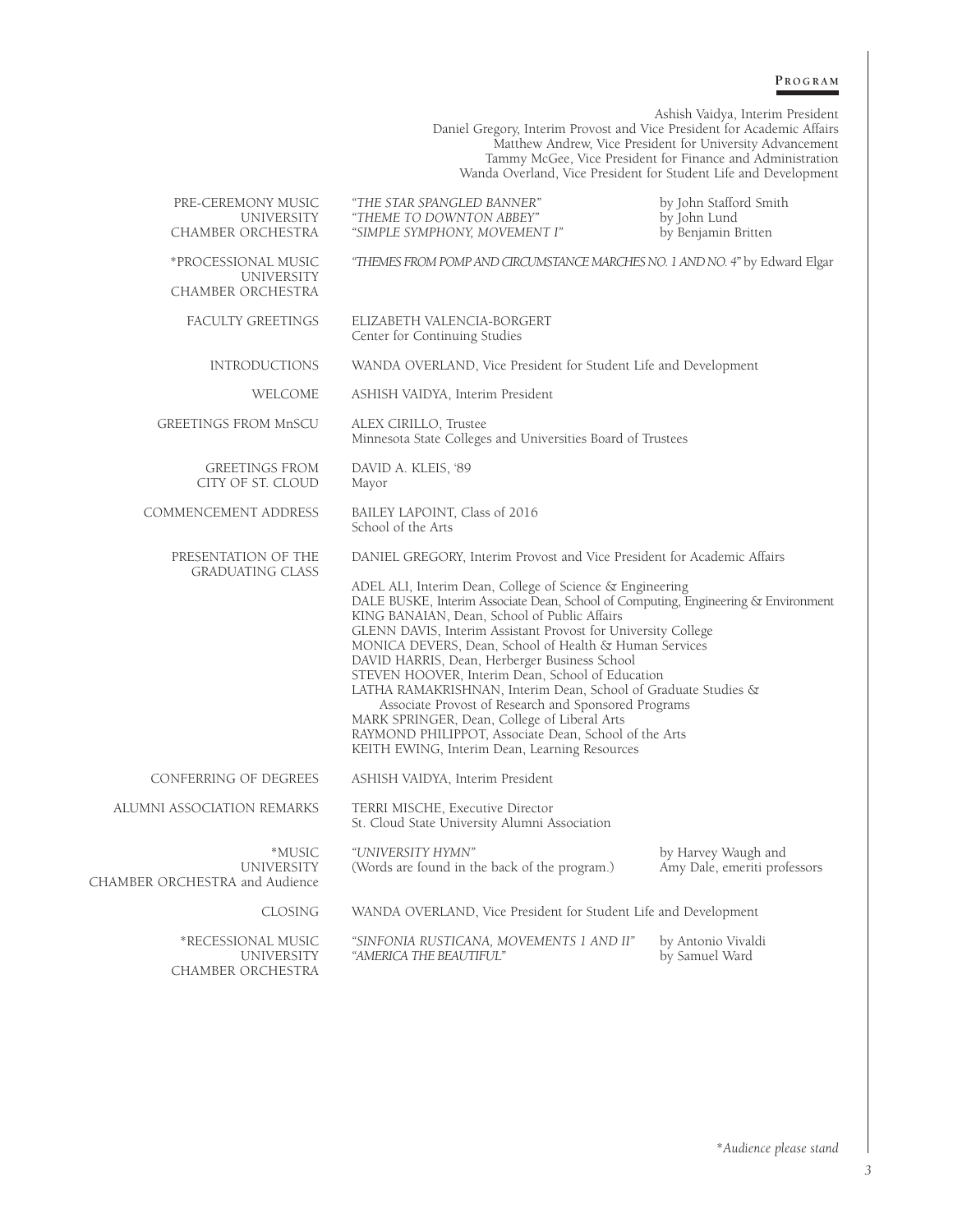#### GRADUATES



## Doctor of Education

JUDY LEE BEATON Morris BETH JEAN BERGREN-MANN Sartell AMY BETH DENNESON

MELISSA JOY TELLINGHUISEN Milaca JESSICA ELISE TYE Byron

## Executive Masters in Engineering Management

DAVID WAYNE BRAUCH Hewitt BENJAMIN WELLINGTON COOK Woodbury KIMBERLY GANZEL Centerville PRAKASH HEGDE Plymouth GUSTAVO E. HERNANDEZ Otsego CHRISTOPHER MICHAEL KAMINSKI North Branch SURENDRA KOLLURU

TODD GAYLORD LANGMADE Wayzata ANDREW ALEXANDER LE Minnetonka JUSTIN R. MEAGHER Golden Valley SHIVA PRAKASH MOOSAI New Hope JOSEPH NGAIMA Monticello SUTHARSAN RAJAN Mounds View SUJAN SHRESTHA Apple Valley GURINDER PAL SINGH Plymouth SASA SUBIC Eden Prairie

## Master of Arts

MARTINA ABAT Niksic, Montenegro MICHAEL JOHN ARMSTRONG

#### JOSHUA KYLE CHASE

ROSA ISABEL CHRISTIANSON International Falls AMY LYNN DINKEL-VAN VALKENBURG Long Prairie KARAH ANN HAWKINSON Coon Rapids KRISTIN J. HENDERSON Monticello ALYSSA GRACE KILBOURN Cedar Falls, Iowa PHILLIP ANDREW KLOPFENSTEIN Chesterfield, Missouri STEPHANIE MARIE LEMMER Minneapolis MELISSA JOY LEWIS Minnetonka JOAN MARY LU St. Cloud ABDULMAJEED HADI MADKHALI Jazan, Saudi Arabia ANDREW SIMON MCNEIL Shakopee FREDRICK THOMAS MILLER Santa Rosa, California EDLE BILE SANWA St. Cloud LUCAS ALLEN WILKENS Lakeville DOUCHI YANG Sun Prairie, Wisconsin

## Master of Business Administration DANIEL LEE BACKES

Avon JAMES MICHAEL BELL

JENNIFER M. CASTLE Baxter ALEXANDER DAVID COULTER St. Cloud JAMES ALLEN COX Sartell YUNKE FU China NICHOLAS KILEY GRANOWSKI St. Joseph XUAN HUANG China BAO SY TIEN LE Burnsville FEIYING LI Changji, China THINH THANH NGUYEN Hanoi, Vietnam NATHAN FRANKEN NODLAND Minneapolis MATTHEW LOUIS OLDING Brainerd BERNARD JOSEPH OMANN St. Stephen

ANANTA RAJ PANDEY Blaine DUSTIN DAVID REVERMANN Willmar RODOLFO JOSE QUERALES Longwood, Florida NIMAH SAEED St. Cloud YI SHENG China ERIC STALBOERGER Cold Spring JASON C. SWANSON .<br>Buffalo JESSICA WADE-FERRELL St. Cloud JIAQI ZHAI Sanya, Hainan Province, China MING ZHU Fengcheng City, China

## Master of Engineering Management

GNANA SUNNY ANTONY Bloomington AKHILA ARRAMREDDY Minneapolis SANDEEP REDDY BASIREDDY

ELILY GIRMA DAFFA Addis Ababa, Ethiopia SAI KOWSHIK DANDAVATHI

RAJA SEKHAR REDDY DUMPA Minneapolis CHEN KWANG FONG Hoover, Alabama MEHER GUNDAVARUM Warangal, India NIKHIL KARELLA Hyderabad, India VARA LAKSHMI KARI India MITHILESH REDDY KARUKA

SAIVIJAYARAM CHOWDARY KARUTURI Tanuku, India NARAYANA MURTHY KASIBHOTLA St. Cloud SAILESH KODALI

#### ROHILA MALGARI

SAQIB BURHAN MATTO Mankato HARINI MUPPIDI Hanamkonda, Telangana, India RAKESH MUPPIDI Bloomington PRANAY PAPISHETTY Hyderabad, India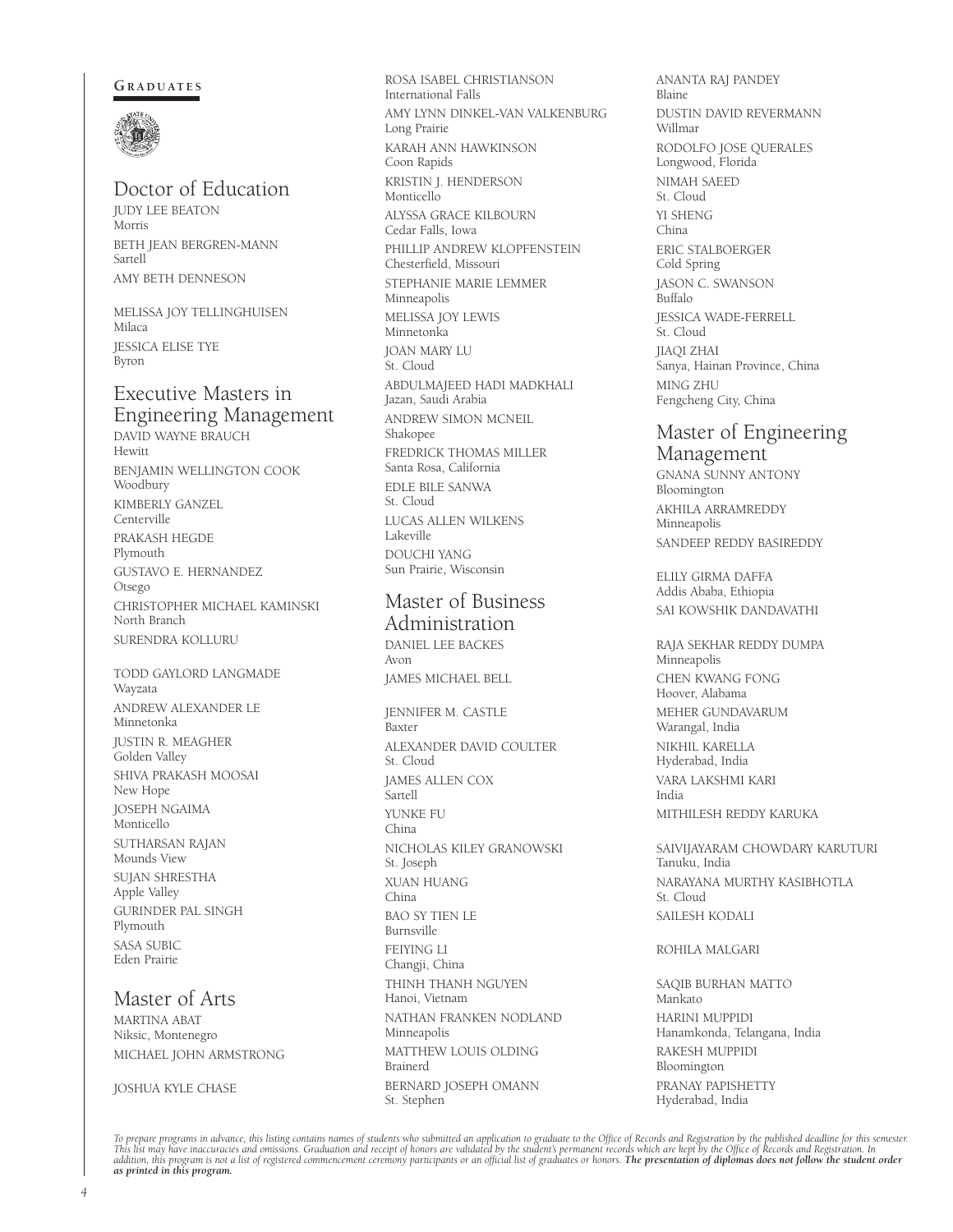SNIGDHA PAVULURI Paterson, New Jersey RAGHAVENDRA SANTOSH POGARU Visakhapatnam, India ROHITH REDDY POREDDY Hyderabad, India BARKHA RAJPUT

PRAVEEN KUMAR RAMINI Hyderabad, India PRITHVI RAJU SARIPALLI Hyderabad, India TATIANA SEMENOVA Maple Grove VITTAL SAI SRIMATTIRUMALA Hyderabad, India SHASHANK SUROJU

SUSHMA VELIMENETI Nalgonda,Telangana, India PRANAV VISHNUMOLAKALA

SAI KUMAR YARABATI Srikakulam, India

## Master of Science

ASHTON OTTO ADANK Kasson MHD REDWAN ALBOUGHA Syria DEBORAH A. ALLEN Robbinsdale REDWAN AHMED ALWARD Sanaa, Yemen ALYSSA R. ANDERSON

SHEILA MARIE ANDERSON Jacksonville, Florida IVON RAJ ANTHONY Plymouth JACOB JAMES APLAND Circle Pines KAITLYN ELIZABETH BADEN Sauk Rapids DANIELLE BAILEY Champlin BLAKE H. BARNES Eden Prairie LINDSEY JAYNE BARTHOLDI Zimmerman SANTOSH BASNET St. Cloud JENNIFER MARIE BEALS Lansdale, Pennsylvania BRENDA J. BEBEAU Blaine IAN ROBERT BERNICK Big Lake ASKIA NASIR BILAL Columbia, Missouri

TYLER JAMES BLOM Cloquet NAGA SANDEEP SINGH BONDILI

BROCK WILLIAM CASH St. Cloud CELINA AMY COTTLE Vadnais Heights MEGAN KATHLEEN COX Summersville, West Virginia AARON JACOB CROSS St. Cloud JESSICA MARIE DAUW Sauk Rapids NICHOLAS CHRISTIAN DECHENE Maple Lake SONIA DIAZ DE LEON Minneapolis MEGAN ELIZABETH DICKEY Maple Grove JENNIFER MARIE DILLON Arden Hills JILLIAN PATRICIA DOHERTY Lino Lakes MEGAN JO DOLAN Sauk Rapids JENNIFER L. DOLNEY Vadnais Heights MARIE S. ERICKSON St. Cloud DAVID E. FELKEY Corcoran JOLENE MARIE FITCH Fort Ripley KEVIN JOHN FITZPATRICK Sauk Rapids CORY A. FRANSON Elk River KATIE MARIE GARBACZ Princeton CONNOR MICHAEL GRIGGS Eagan BRITTANY CAROLE GOTZINGER Winona KORI JILL GUZA Marshall MIRANDA BETHANY HADA

MARY ELIZABETH HALBUR Ames, Iowa DANIEL GEORGE HALONEN St. Cloud LUKE THOMAS HAMILTON Brainerd ELIZABETH ANNA HARRI-DENNIS

CHUE HER Brooklyn Park VICTORIA L. HICKENBOTHAM St. Paul

WEI HUI Rizhao, Shandong, China JOSHUA S. IHRKE Becker NAZIA ISLAM LEA LYNN JACQUEMART Ramsey THOMAS A. JANSSEN Cold Spring YOORA JEON Daegu, Korea ALICIA MARIE JOB Otsego CHARLES BENJAMIN KANGAS St. Cloud DAVID JOHN KAPPELHOFF Minneapolis SAKSHI KAPUR Jaipur ASHISH KASTURY SIZI M. KAWALAWU Brooklyn Park MARIAMA CIRE KEBE AUSTIN DAVIS KEITH Prior Lake BRIAN PATRICK KEMMY Sauk Rapids KRISTEN NICOLE KISSNER Parker, Colorado EDLIRA KOSTALLARI Pogradec, Albania VICTORIA JAY KRAEMER JEFFREY M. KRAFT Dubuque, Iowa JASON LEE KUHLMAN White Bear Lake CAROL ELIZABETH KUHN Marty SANJESH KUMAR Charlotte, North Carolina TYLER ROSS LABONNE St. Cloud BRANDON M. LADOUX Grand Rapids CHING CHRISTY LAI Hong Kong YIN HAN QUINCY LAU Hong Kong RYAN EMERSON LETTICE Fullerton, California CAPRI ANN LOEGERING Big Lake KA YING LO Hong Kong JESSICA LYNN LOES Plymouth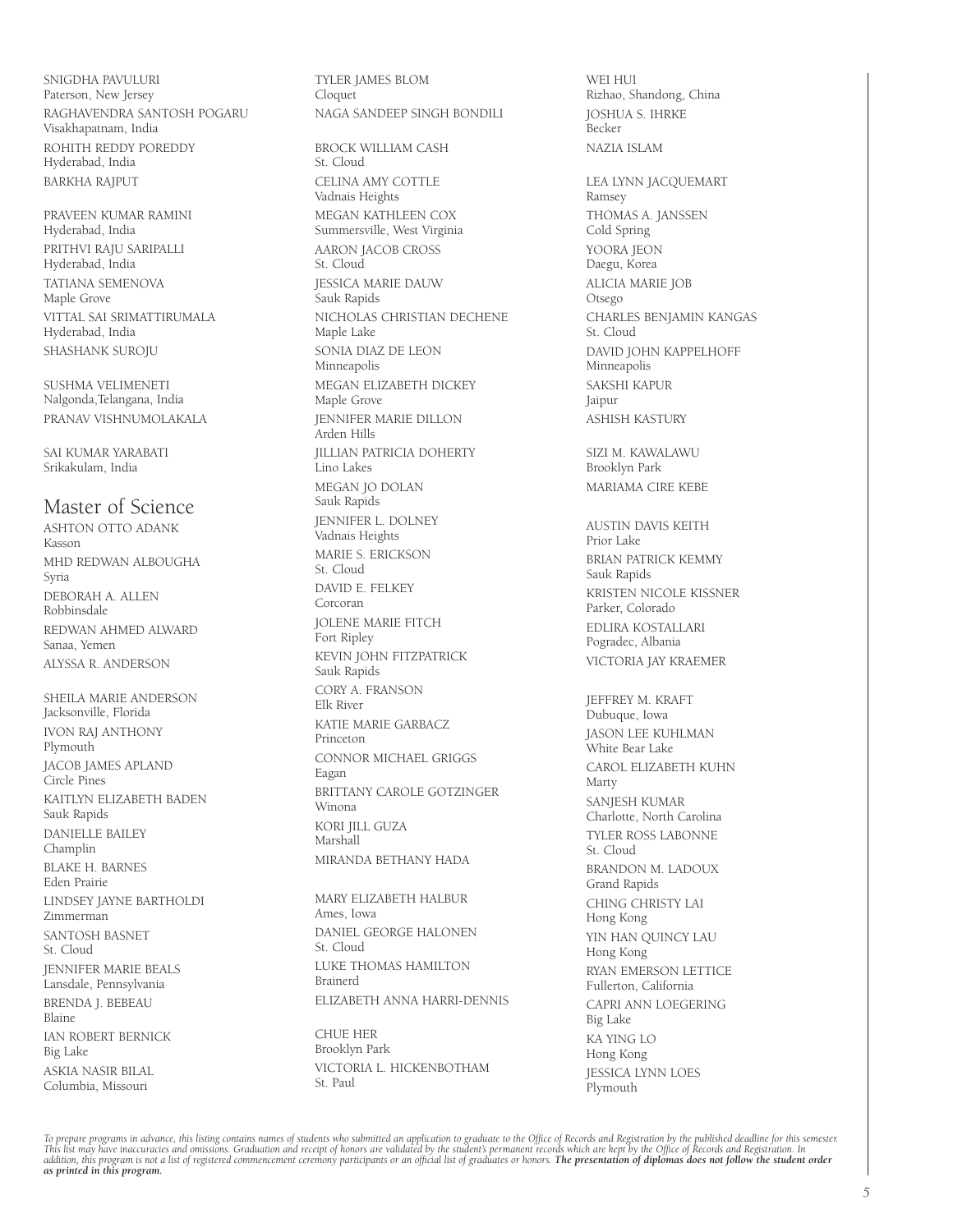HO KWAN LOK Hong Kong HO YAN EUNICE LUK Hong Kong CATHERINE DEBRA LUDOWESE Hutchinson HO YAN EUNICE LUK Hong Kong LAUREN NICHOLE MATHENA Coon Rapids BENJAMIN ANDREW MATTSON Oak Harbor, Washington CODY SCOTT MCCORMICK Hudson, Wisconsin CAILEY FALLON MCGARRY Charleston, South Carolina AMBER ROSE MEAGHER Avon MEGAN MARIE MESTAD Rochester KAYLA MARIE MEYER Eau Claire, Wisconsin JESSICA LYNN MILLER Maple Grove CHRISTINE MILNE HYUNCHANG MOON ANA ALEJANDRA MORSE Duluth KHLOD KHALID MUJALLID KSA HENRY BOLUWOE MULBAH JONATHAN CHRIST MUNSCH Sauk Rapids ABIGAIL AMANDA NONES Minneapolis KAITLIN MARIE OLSON Paynesville FLORENCE OJANDURU ORIONZI KATHLEEN ANN PACKINGHAM Andover KRISTIN BERGESON PADILLA Minneapolis ORLANDO EDUARDO PARAMO TEDDY ULRICH NZI PARE Burkina Faso KARUNA PAUDEL ROBBIE ALLEN PAUL New London KSENIA PEREVOZCHIKOVA Izhevsk, Russia HEATHER MARIE PFANNENSTEIN Little Falls JENNIFER LYNN POLZIN Cambridge NICHOLAS ROBERT POTTS

MICHAEL HAROLD RIPPE Glenwood CHARITH ROZAIRO Sri Lanka HARLEY MICHAEL SAFIANUK-LANG Langley, British Columbia FAROUK IDDRISU SAMU

JULIE BETH SANDQUIST Cambridge RINA PATEL SANT Blaine FABRICE ROGUENIN SAVADOGO Ouagadougou, Burkina Faso RACHELLE MARIE SCHAUST Waconia HOLLY MARIE SCHUCK St. Cloud NE'ANGELA LA'SHAY SCOTT St. Paul ASHLEY ANN SEEKLANDER MCDONALD Big Lake KATRINA MARIE SEMMER Harris ELIZABETH K. SHARKEY Neenah, Wisconsin KRIPA SHRESTHA Kathmandu, Nepal USHA RANI SINGH Minneapolis TIMOTHY WILLIAM SMITH

BENJAMIN DAVID SOVACOOL Litchfield ASHLEY ELIZABETH STENZEL Andover MICHAEL GEORGE STRASKOWSKI Thorp, Wisconsin ALETA SVITAK Cottage Grove KARA ANN SWAN Sauk Rapids VIVIAN SIN TING TAM Canada BRIAN EDWIN TRAEGER Minneapolis MELINDA K. TYSON Webster, Wisconsin AMANDA MARIE VOGEL Sauk Rapids CARLY ELIZABETH WAARA Rochester MARK CHRISTOPH WEIMER Becker LYNN MARGARET FOSTER WELLS Foley REBECCA CHRISTIN WENNER St. Cloud BENJAMIN MICHAEL WESTERHOFF Cold Spring

JACOB PAUL WESTPHAL Brainerd DESIREE JENEVIEVE WICKMAN Braham TOMNEMA XIONG St. Paul

## Master of Social Work

DALE DEAN BOTHUN Columbia Heights JAMES JOSEPH FEENEY Albany FARHIYO AHMED IDIFLE St. Cloud ANNETTE MARIE MASON Bemidji

## Baccalaureate

IBRAHIM SOMANE ABDI Somali JOSEFINA ABDULLAH Summa Cum Laude Kuala Lumpur, Malaysia JESSE RAY ABEL Sartell STACEY MARIE ABFALTER Cum Laude Sauk Rapids ZAIN UL ABIDEEN Blaine MAHMOUD AHMED ABOALJADAIEL Jeddah, Saudi Arabia NISREEN ABDELMUTI ABUHADID St. Cloud JOSHUA RAY ACKERMAN Anoka EMILY ANNE ACKMANN Magna Cum Laude Buffalo LAKSHMI VENKATA VAIBHAV ADDALA Cum Laude Chennai, India CHELSEY KATHLEEN ADDY Magna Cum Laude Maple Grove JARED K. ADMAVE Minneapolis DEQO MOHAMED AHMED

LAMYA AIT SADIQ Magna Cum Laude Marrakech, Morocco MUBARK MESHAL M AL HAJRI Saudi Arabia MOHAMMED MUSTAFA M AL KAF Hadramaut, Yemen KUMAIL MAHDI A ALABBAD AL-Qatife, Saudi Arabia KHALID ABDULLAH ALADHADH Magna Cum Laude Dammam, Saudi Arabia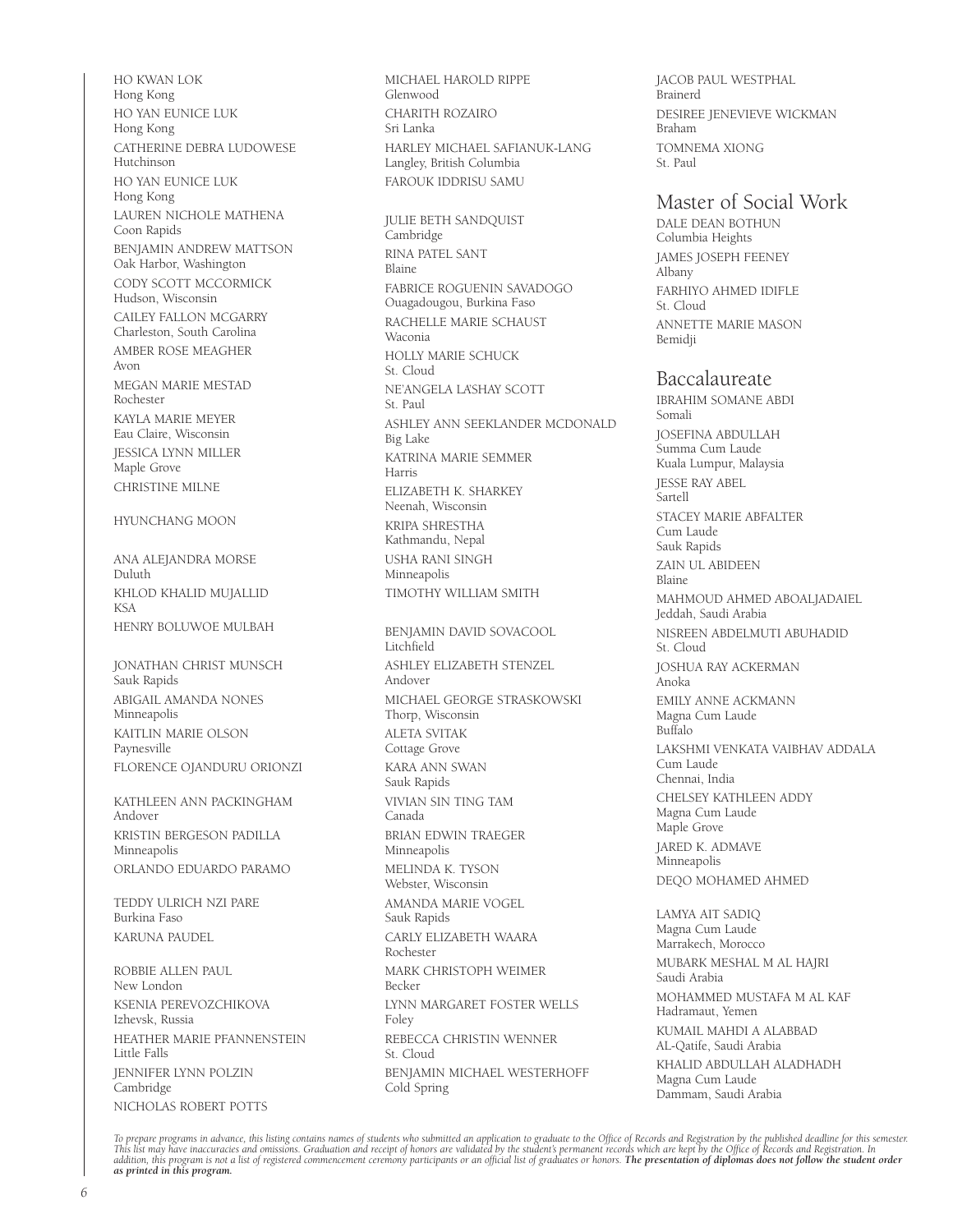MOHAMMED SAUD M ALAMER Saudi Arabia MURTADA ADNAN M ALASKER Saudi Arabia ABDULAZIZ ABDULRAHMAN ALDAWIHIS Saudi Arabia ABDULMUHSEN MOHAMMED A ALEISA Riyadh, Saudi Arabia HASANAIN SHARWAN ALFARAJULLAH Baghdad, Iraq AHMED ABDULHAMID ALFARGALLA Baghdad, Iraq RAKAN BADR ALHARBI Saudi Arabia KATRA ABDILLAHI ALI St. Paul ALMOUTASEM ATYAN ALJAHDLI Jeddah, Saudi Arabia RAKAN THWAINI ALKHALDI Dammam, Saudi Arabia NASRA JAFAR M ALKHAWAHER ETHAN C. ALLEN Little Canada

HASSAN ALI ALMUKHTAR St. Cloud ELIZABETH C. ALNESS Elgin MUHAMMED SWAIHL T. ALNOUMSI Cum Laude St. Cloud FERASS BADER ALOTAIBI St. Cloud MOHAMMED SULAIMAN ALOTAIBI Magna Cum Laude MOHAMMAD ALSALAT St. Cloud ALI SAMI A ALTAHW

KELSEY LYNN ANDERMAN Magna Cum Laude

KYLE AARON ANDERSEN Savage AMANDA NOEL ANDERSON Magna Cum Laude Duluth ELI ROSSMER ANDERSON Magna Cum Laude Preston PHILLIP JOHNATHAN ANDERSON Magna Cum Laude Orono WILLIAM DAVID ANDERSON Maple Grove JOHN ERNEST ALEXANDER ANDREWS Magna Cum Laude Danvers CARLI ANNA ANGRIMSON Willmar BELTHA MBU ANJANGHA Magna Cum Laude St. Cloud

BRANDON MICHAEL ARNOLD Magna Cum Laude Chaska NICHOLAS JOE ARNZEN Melrose ALEXIS MARIE ATHMAN Summa Cum Laude Annandale HAILEE THERESE ATHMAN Otsego ANNA CHRISTINE AULT Summa Cum Laude Robbinsdale ALEXANDER BRANDON AUSTING Cum Laude Freeport LORIS WISDOM AZO Minneapolis WILLIAM STEVEN BACH Bloomington CHRISTOPHER JON BACHMAN Champlin JAMES ROBERT BAEHR .<br>Cum Laude Nowthen ANDREW CALVIN BAERG Coon Rapids AMBER NICOLE BAGLEY Coon Rapids MCKENZIE KAYE BAKER Summa Cum Laude Forest Lake NICHOLAS JOSEPH BAKER Cum Laude St. Cloud ALEXANDER JAMES BAKKE Cum Laude Watertown ANGELA SUSAN BANKE Buffalo MARY MERCY ABIGAIL BANNERMAN Magna Cum Laude Brooklyn Center MICHELE MARIE BARG-KNISLEY Paynesville ABDIWELI M. BARRE BRIGGETTE C. BARTHEL Annandale JOEL STEVEN BARTHEL Elk River

DANIEL VICTOR ARNET

KATELYN ANNE BECKER Melrose BRIDGET CLAUDIA BECKMAN Annandale JESSICA ANN BEDNARK .<br>Cum Laude St. Cloud KATLIN DIANE BEDNORZ Magna Cum Laude Ramsey GEMECHU GEBEYEHU BEKELCHO Ethiopia ELIZABETH MARY BELDEN Mahtomedi KALLIE ANN BELLING Sartell JOSEPH ANTHONY BENIK .<br>Cum Laude Andover KASEY TAYLOR BERAN Magna Cum Laude Elk River TYLER J. BERG Magna Cum Laude Sanborn AARON DANIEL BERGEE ALEXANDER M. BERGER Clear Lake CONNER JAMES BERGMAN Rush City RACHEL GERALDINE BERKVAM Northfield MEGAN ROSE BERRES Cum Laude Rosemount KAITLIN CHRISTINE BERTRAM Cum Laude Albertville RILEY STEVEN BERTRAM Summa Cum Laude Becker NICK RICHARD BIALON Maple Grove KINSEY ERIN BINNIE St. Cloud ERIC EDWARD BJORKLUND Cum Laude Baxter BRETT ROBERT BLACK Magna Cum Laude Woodbury MICHAEL DAVID BLAEDE Champlin ALEXIS ANN BLAKE Taylors Falls SARA BLANCK Plymouth MEGAN JUNE BLASCHKO St. Peter MICHELLE D. BLEXRUD Plymouth

To prepare programs in advance, this listing contains names of students who submitted an application to graduate to the Office of Records and Registration by the published deadline for this semester.<br>This list may have ina

SHREEJA BASNET Cum Laude Minneapolis

Elk River

ALLISON PAIGE BATCHELDER

BENJAMIN STEVE BAUER Magna Cum Laude New Brighton

RAECHELL IRENE BAYERL Magna Cum Laude Silver Lake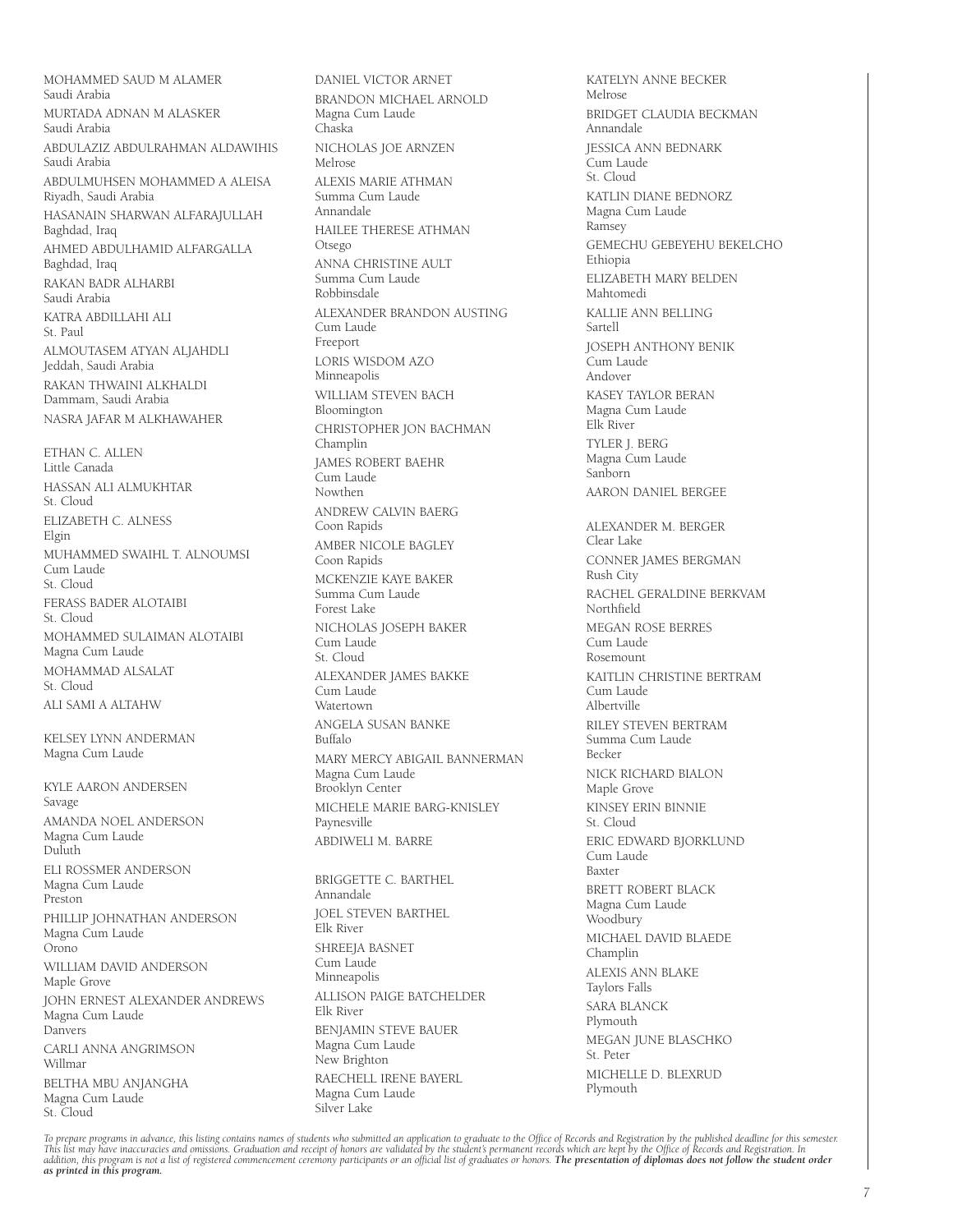DANIEL JAMES BLOOM Magna Cum Laude Richfield MICHAEL ROBERT BOE Prior Lake SADHANA BOM Summa Cum Laude Nepal ZACHARY BLAKE BONDHUS Monticello BRANDON CALVIN BOQUIST Cum Laude COURTNEY MARY CHRISTINE BORNITZ Summa Cum Laude **Tracy** LEE ALLAN BOSCH Willmar REBECCA LYNN BOTZ Buffalo DEVON LEE BOWKER Houston, Texas BRAIMAH OMATSEYE BOYD-LECKY MARY MARGARET BOYLE Summa Cum Laude Milaca TAYLOR LEAH BREIDENBACH Summa Cum Laude Glencoe STEPHANIE LYNN BRILL Summa Cum Laude Pierz NATASHA ANN BROCKWAY Rochester ABBY KATHLEEN BROWN Magna Cum Laude Foley DAVID PHILLIP BROWN Bufflalo JUSTIN ALLEN BROWN Browerville JUSTINE KATHRYN BROWN Sauk Rapids Cum Laude LAKESHA OLIVIA BROWN St. Michael ALYSSA ROSE BRUMBAUGH St. Cloud AUSTIN DANIEL BUEHRENS Magna Cum Laude Racine, Wisconsin DARIAN LYNN BUEL Magna Cum Laude Shakopee KRISTA NICOLE BUNDY Cum Laude Andover ASHLEY RAE BURDINE Ham Lake RACHEL MARIE BURKE Madison, Wisconsin

NATHAN ANTHONY BURKLUND Sauk Rapids CALEB CARL BURNEY Cum Laude Elk River STEPHANIE NICOLE BUSCH New Prague MEAGAN D. BYE Magna Cum Laude Eden Prairie DARA THABE BYNE Bloomington CASSANDRA MARIE CARDINAL Foley JESSICA HALEY CAREY Magna Cum Laude Glenwood BENJAMIN THEODORE CARLSON Champlin CASSANDRA LYNN CARLSON White Bear Lake DANIEL SCOTT CARLSON Magna Cum Laude Milaca DAYLAN A. CARLSTED Elk River ELAINA MARIE CARPENTER Zimmerman NICHOLAS STONY CARTER MACKLIN ROBERT CARUSO Monticello TAYLOR GRACE CATHEY Plymouth CORI CEPHAS Port Edwards, Wisconsin GAOXUE NINA CHA St. Paul NUTONG SHAWN CHA Maplewood SHENIKA CHAMBERS Chaska JESSICA CHAN Magna Cum Laude Sartell PAUL JOSEPH CHAN Summa Cum Laude Long Prairie WING TUNG CHAN Magna Cum Laude Hong Kong SIOBHAN MARION CHARLTON-JOHNSON St. Cloud BREANNA LEE CHASE Newport JENNIFER ANN CHRISTENSEN Hugo RYAN JOEL CHRISTOPHERSON Perham HAU YIN JAVEN CHUNG Hong Kong BRIANNA LYNN CLARK Clearwater

AMANDA L. CLEMENS Cum Laude  $St. Cloud$ JULIA ROSE CLIFFORD Ham Lake PAMALA MAE CLONTZ Summa Cum Laude Baxter PARKER THOMAS COCHRAN Mahtomedi ABSHIR MOHAMED COLAD St. Cloud TATIANA GEAN COLE Big Lake ANNA ROSE COLEMAN Summa Cum Laude Kasson ERIC WEAH COLLINS St. Cloud MITCHELL EVAN COMNICK Westbrook HARLEY STORM COOK Cum Laude Grey Eagle KAYLA MARIE CORONELLA Mashpee, Massachusetts RYAN EDWARD CORRIGAN Cum Laude St. Cloud SHANE CLAUSEN CORRIGAN St. Cloud CALLIE ROSE COSTELLO Bozeman, Montana CAITLIN MARIE COVERT Magna Cum Laude Eden Valley TESS ELIZABETH CRAMLET Cottage Grove Magna Cum Laude JENNIFER OPAL CRIMMINS Summa Cum Laude Pillager BETHANN MARIE CROSS St. Peter BRODIE JOHN CUNDY Eveleth NICO CURTIS Cum Laude Brooklyn Park ZACHARY JOHN CUTHBERT Cum Laude Coon Rapids KEITH MICHAEL DAHLE Willmar BRITTANY NICOLE DAHLK Bird Island MARISSA LYNN DALTON St. Cloud REBECCA FONI DAVID Magna Cum Laude Blaine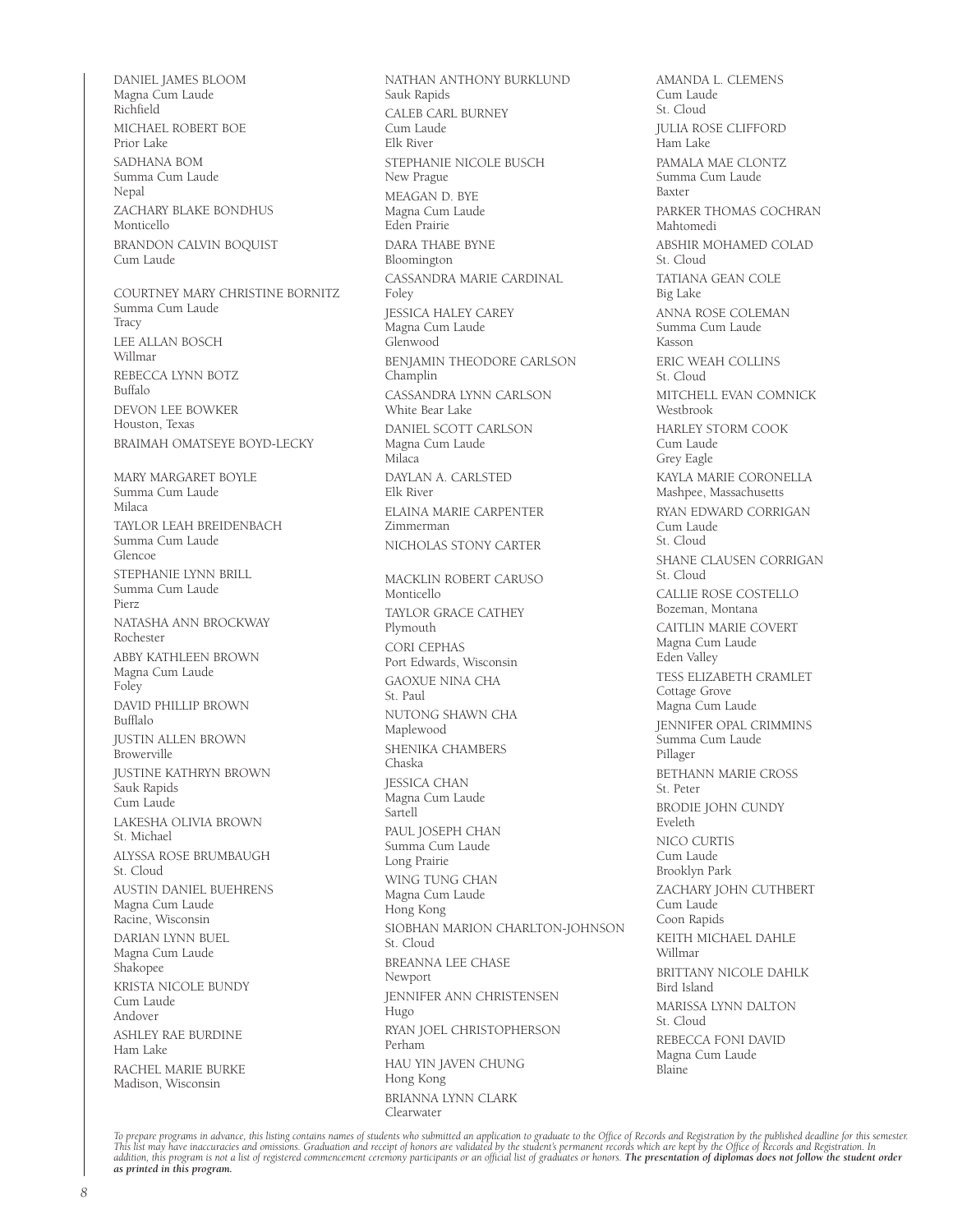JOHN ALLOTEY DE-SOUZA Cum Laude Chaska BRIAN JOSEPH DEAN St. Cloud SAMUEL JOHN DEGEEST Summa Cum Laude St. Cloud KELSEY ANN DEHMER Albertville KENDALL CECELIA DEHMER Bowlus JACOB JAMES DEHNKE Lakeville MICHAEL CHRISTOPHER DELADI Hanover JERICHO DAWN DELEO New Ulm STEPHEN JACOB DEAN DELWICHE Cum Laude Glencoe JORDYN MARIE DENNE Elk River ABDOUL F. DERRA Burinka Faso CHRISTINA R. DESMARAIS Buffalo KIMBERLY ANNE DEZURIK Summa Cum Laude Upsala MICHAEL DIEHL Waconia SHANNEN CHRISTINE DIETZ New Prague ZACHARY MARK DINGMANN Paynesville KATIE ANN DIONNE Minnetonka PEYTON BEVERLY-CLAIRE DISTLER Forest Lake MATTHEW EDWARD DIWI Delano JULIE ANN DOCKEN Oakdale BRANDON JOHN DOEGE Cum Laude Sauk Rapids MACKENZIE RENEE DOHMANN New London FRANCESCA ANNE DOMEIER Summa Cum Laude Clear Lake CHRISTINA ANN DONNAY Belle Plaine TERESA LYNN DOROFF Summa Cum Laude Little Falls ADAM LEE DOTY Rosemount DAKOTA RICHARD DOWNS Cum Laude St. Francis

ELISABETH JUNE DRAISEY Champlin PRINCE JARGBAH DRAPER St. Cloud KIMBERLY L. DUONG Summa Cum Laude Sartell ALISON JULIA DYLLA Cum Laude Sauk Rapids REBECCA LEE ECKENRODE Cum Laude Staples KRISTI KAY ECKLUND Summa Cum Laude Denver, Colorado NICOLE MARIE EDSTROM Cum Laude Bloomington JOSHUA ERIC EICHACKER Cum Laude Coon Rapids EMILY CATHERINE EISCHENS Cum Laude Albany SHAUNA MARISSA ELLEFSON Magna Cum Laude Big Lake BROOKE CECILIA ELLERING Cum Laude St. Cloud TIA MARANDA ELLIS Summa Cum Laude St. Cloud LEAH KIMBERLY ELLSWORTH Nicollet GARRISON S. ELSENPETER Buffalo MOLLY P. ENGLISH Cum Laude Seattle, Washington MICHAEL RYAN ERDMANN Magna Cum Laude St. Michael PAUL MICHAEL ERGEN St. Cloud KIRSTEN RENAE ERIKSSON St. Cloud ANNDI ELAINE ERTEL Cum Laude St. Cloud ABBY ELIZABETH ERTL Watkins ALYSSA FAE ESCHRICH Prior Lake DAVID A. EVENSEN Coon Rapids TAMMY BETH EXUM Summa Cum Laude Hibbing EVA KATHRYN KACEY FAIRCLOTH BRENT JOSEPH FANDEL St. Cloud

FARHIA AHMED FARAH St. Cloud MUSTAFA ALI FARAH Edina ALECK JORDAN FARRINGTON Burnsville NATHAN ADAM FAUST Cum Laude Otsego SCOTT CHARLES FEHLHABER St. Cloud MORGAN LEE FELDICK Magna Cum Laude Zimmerman JONATHAN FELICIANO .<br>Cum Laude New York City, New York MELISSA MARIE FERGUSON Fairmont THEODORE JAMES FICK Eden Prairie BRANDON JOHN FIEDLER Summa Cum Laude Cokato ANDREW FIGALLO St. Joseph DAWN MICHELLE FIMON Little Falls NADIA JO FISCHER-DANZEISEN Magna Cum Laude Fergus Falls LAUREN FLAA Burnsville ROBIN NICOLE FLAATA Albertville DEREK JAMES FOLK Magna Cum Laude Olivia BENJAMIN DAVID FORD Cum Laude Elk River WADE MICHAEL FORDE Elk River DALTON JAMES FORNESS St. Michael CULLEN CHRISTEN FORSYTHE Wyoming ALLYSSA O. FOSTER Magna Cum Laude JULIE ANN FRANA Sartell BLAINE KEITH FRANKLIN Summa Cum Laude St. Cloud CHEREE DARI ENF FRANKLIN Forest Lake ERIC JOSEPH FRASER St. Cloud JAKE RYAN FREDENDALL Buffalo MARISSA JO FREDERICK Mankato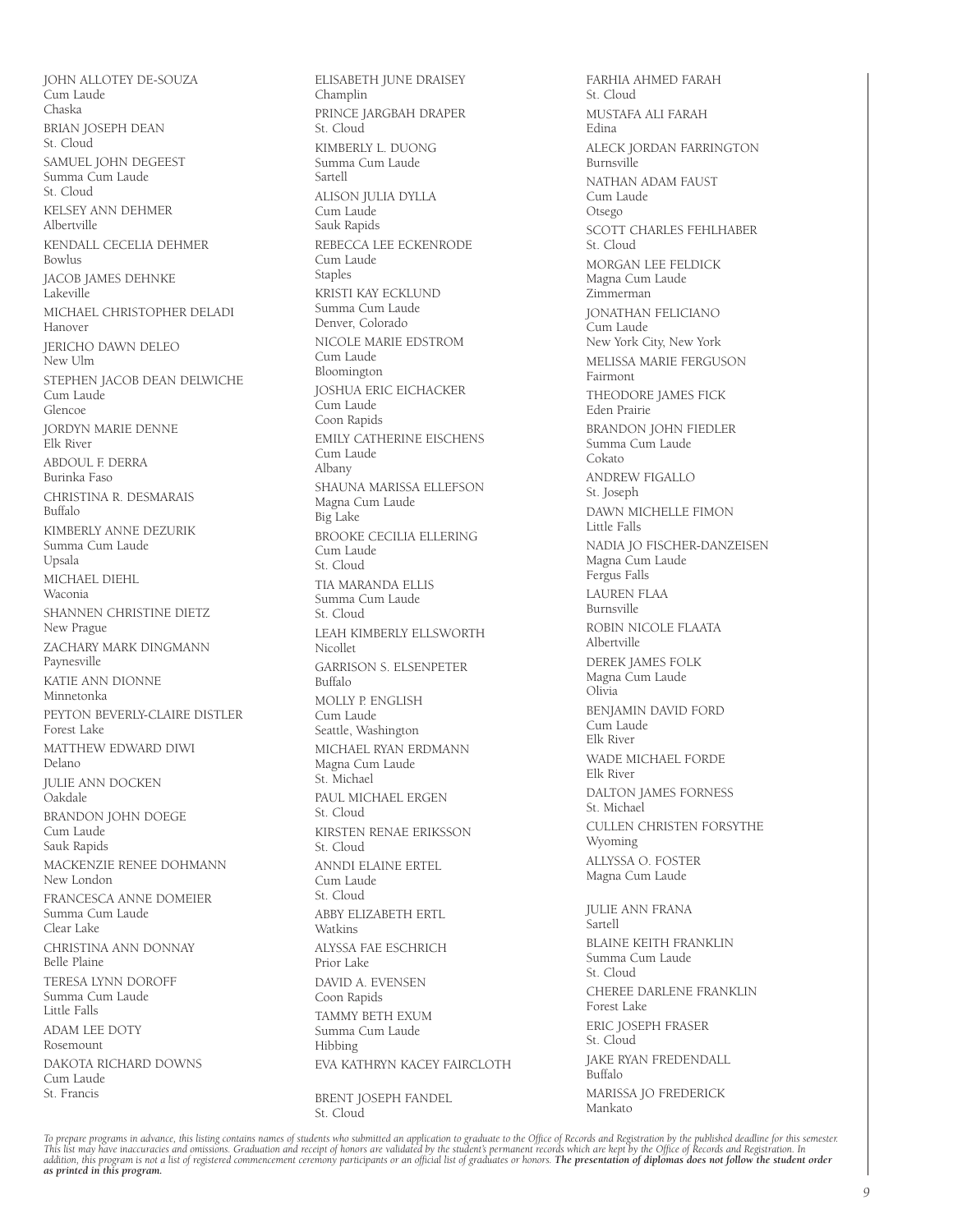LANAYA MAE FREDERICKSEN Cum Laude Clear Lake MEGAN ELIZABETH FRISBIE Hastings DUSTIN JAMES FUCHS Cum Laude Avon MACKENZIE JEAN FUCHS St. Augusta ANNE KATHRYN FULLERTON Cum Laude Eden Prairie JENNIFER ANNE FUNDINE Summa Cum Laude Pillager KEITH ALAN FURLONG Rogers MEGAN MARIE FURROW Cum Laude Blaine BRITTANY RIKETTA FYOCK Magna Cum Laude Brainerd JUSTIN MICHAEL GAARDER Minneapolis LEONARD JACKSON GABBERT Foley ELISA MARIE GAETZ St. Cloud Cum Laude ARTHUR JACKSON GAGNE Summa Cum Laude Green Lake, Wisconsin ABELARDO JULIAN GALLEGOS DAN ALBERT GALLENTINE Princeton LAURA ELLEN GANGL Magna Cum Laude Maple Grove KAILEY MARIE GANSKOP Cum Laude Rochester KAITLYN MARIE GANTZ Summa Cum Laude Eagan CYNTHIA ANN GARCIA MAGALLANES St. Cloud Cum Laude VINCENT JORDAN GARIBAY West St. Paul MICHAELA ANNE GAU Little Falls ERIKA MAE GEAREN Warroad KARLEE DENEE GEBHART Cum Laude North Branch LAURA ANN GEISENHOF Summa Cum Laude Long Prairie ROBERT JOSEPH GEISENHOF Little Falls

HEATH COLTON GERDES St. Cloud LEMBI BINYUY LIZZY-DAPHNE GHANKA St. Cloud EMILY LAURA GILMAN Winona DEVIN MCGUIRE GLOE Maple Grove ZACHARY L. GNAHN Summa Cum Laude Sartell LYLA GOERDT Melrose ELYSSIA RAE GONZALES Felton STEVEN JAMES GONZALEZ Minneapolis CHELSIE NICOLE GRANDSTRAND Summa Cum Laude St. Cloud RYAN GREENE Champlin JENNA MARY GREGOR Cum Laude Prior Lake MICHAEL DEREK GREWATZ Cum Laude Duluth ALEXANDRA JEAN GRILLO Cum Laude Elk River CAITLYN ELIZABETH GRIMM Moorhead JEREMY CASEY GRITTNER Royalton JAYDON LEE GROMMERSCH Magna Cum Laude Nicollet LOGAN PHILIP GROSS St. Cloud JOSHUA WILLIAM GUERNSEY Summa Cum Laude St. Cloud HARBOUR ANNE GUNDERSON Cambridge MANSI GUPTA Mumbai, India KHADIJA IBRAHIM GURE St. Cloud KEVIN MICHAEL GYSBERG White Bear Lake ZACHARY JAMES HAAKONSON Avon ELLA MEE SOOK HACKETT - REICHER Sauk Rapids MICHAEL THOMAS HAGEL Magna Cum Laude Rogers MARISSA M. HAGENESS Fall Creek, Wisconsin GRUM B. HAILE Cum Laude Ethiopia

KASSANDRA LYNNEA HALL Cum Laude Monticello CHELSEY E. HALLBECK Magna Cum Laude Princeton ROBERT MITCHEL HALLER Sauk Rapids ALEX TIMOTHY HALVORSON Magna Cum Laude Baldwin, Wisconsin SARAH HAMILTON Johnston, Iowa SARAH VIRGINIA HANDEL Magna Cum Laude Dayton SARAH ELIZABETH HANEK Magna Cum Laude Jordan MARY JO HANGGE Magna Cum Laude Baxter BRADY RAYMOND HANNON Cum Laude MITCHELL JOHN HANSEN Cum Laude Cold Spring PIERRE DANIEL HANSEN Rockville SAMANTHA JO HANSON Summa Cum Laude Monticello RACHEL ELIZABETH HARDING Plymouth KAYLIN ROSE HARJU LOGAN N. HARRA Magna Cum Laude Eagan TUCKER THOMAS HARRISON Cum Laude Sherburn KEENAN SCOTT HARY Big Lake UTKU HASBAY SAID DAHIR HASHI Minneapolis ABDIRIZAK MOHAMED HASSAN BISHAR ABDI HASSAN Summa Cum Laude St. Cloud NICHOLAS FOOTE HATZUNG Minneapolis ASHLEY MARIE HAUS Waconia RICHARD PAUL HECK Princeton

ZACHARY JEREMY HECKSEL-SCHAUER Lester Prairie JESSE WILLIAM HEDLUND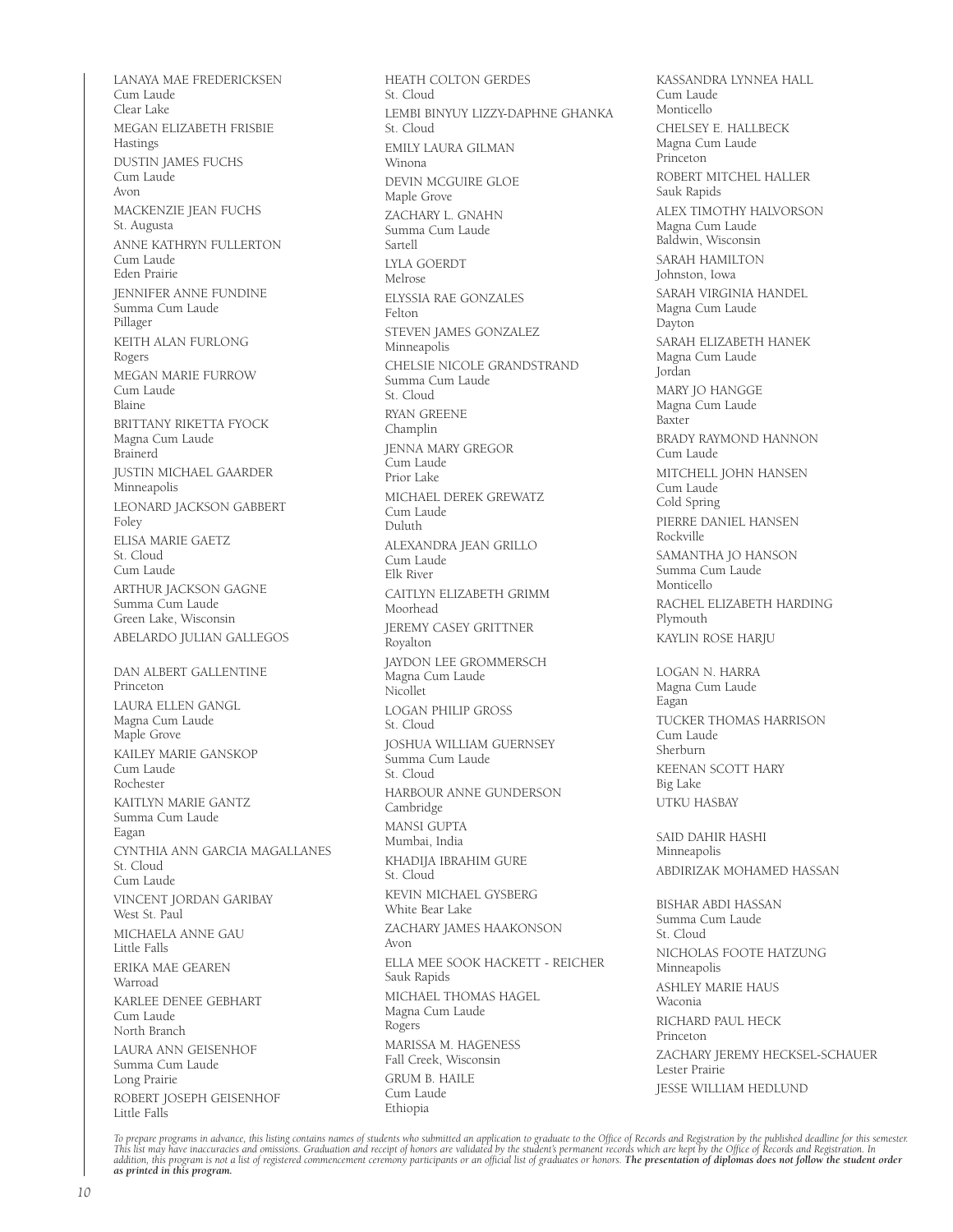ALYSSA N. HEIDEL Cum Laude La Crescent MARI ANNA HEINCY Magna Cum Laude Davenport, Iowa MASON HUNTER HEINE Bloomington KAYLA ANN HEINEN Kimball NEIL RALPH HELGESON South Haven KAYLA SARAH HEMMESCH Magna Cum Laude Paynesville MALIBU RAY HENDEL Magna Cum Laude Clearwater ELIZABETH J. HENDERSON Becker KELSEY MARIE HENDERSON ABBY ELISE HENDRICKSON St. Paul AARON DAVID HENNING St. Cloud JENNIFER ANNE HENNINGSEN Minnetonka DANA JO HENTGES Andover LINDSAY ANN HEYN Cum Laude Brainerd KELLY JEAN HIEL Coon Rapids TRACY KAY HIESERICH Elrosa KRISTEN LEIGH HILDEBRAND East Meadow, New York JAY BRADLY CHARLES HILDRETH Council Bluffs, Iowa BRETT KELSEY HINMAN

AVERY TAYLOR HINTZ Appleton, Wisconsin JON-PAUL STEVEN HOCHHALTER

TASJA RENAY HOFFERT St. Cloud GREGORY JOSEPH HOFFMAN

NATHAN JAMES HOLASEK Chaska TABITHA MARIE HOLMQUIST Cambridge ADAM HENRY HOLTE Magna Cum Laude Chisago City ZACHARY JAMES HOLTON St. Michael KATIE ANN HONER St. Cloud

Burnsville JESSICA LYNN HOOVER .<br>Blaine MATHION HOPE-TRAPHAGAN Magna Cum Laude Cokato MEGAN PARKER HORSMAN Magna Cum Laude Hutchinson JAKE ROBERT HOSKINS Milaca CASANDRA LOUISE HOWDER Magna Cum Laude Chewelah, Washington JOSHUA PHILIP HOWK Kansas City, Missouri MICHELE LYNN HRUBESKY Summa Cum Laude Maryville, Washington DARNELL DEANDRE HUGHES Minneapolis CARMEN MAE HUHN Cum Laude Buffalo BROOKE ELIZABETH HUIKKO Buffalo CHRISTINA MARIE HULING Magna Cum Laude Annandale MISHA LEE HUMPHREY Buffalo BIZUAYEHU BEKELE HURESA Bloomington CHRISTOPHER DAVID HUTTON Magna Cum Laude Richmond KARLEE ROSE ILGEN Cum Laude Hector SHELBY LEIGH ILLG Magna Cum Laude Albert Lea HIRA AHMAD IQBAL St. Cloud MIMI GABI IRESSO Cum Laude St. Cloud SATCHEL JAMES ITEN Sauk Rapids ABBY ANN JACOBS Cum Laude Maple Grove TAYLOR ANN JACOBS Cum Laude Eden Prairie ANDREW TIMOTHY JACOBSON Cum Laude Zimmerman TREVOR MICHAEL JAKUBAS Sauk Centre SABINA YUKU JALLAH Liberia

BRYAN KEITH HOOPER

STEPHANIE KONA JALLAH Liberia ASHLEY LAYNE JANSSEN Cum Laude Maple Grove NICKOLAS DONALD JEFFREY Rosemount TIFFANY LEA JESSEN Cum Laude Watertown EBONY ALEXANDRA JOHANNESSEN Rockford BRIANNA M. JOHNSON Willmar COLLIN WESLEY JOHNSON Mahtomedi ERIC JASON JOHNSON Elkhorn, Wisconsin JESSICA RAE JOHNSON Brooklyn Park KARISA LEA JOHNSON St. Cloud KRISTEN MARIE JOHNSON Summa Cum Laude Elbow Lake KYLE ANDREW JOHNSON Rice MEGHAN PAIGE JOHNSON Summa Cum Laude RYAN ARTHUR JOHNSON Deer Park, Wisconsin DONNELL DEWITT JONES Maple Grove MEGAN S. JONES Fairport, New York ALAYNA LEIGH JORDAN Cum Laude St. Joseph ADAM SCOTT JOSEPHSON Magna Cum Laude Minneota ROSHAEL CORESSA JOYA Summa Cum Laude Tower JOSEPH MICHAEL JUNGCLAUS Norwood JOSEPH JAMES JUNGWIRTH Farmington Magna Cum Laude REBECCA JOANN JUSTIN MALLORY NICOLE KAELIN Lawrenceburg, Indiana JONATHAN DANIEL KAJEWSKI Cum Laude San Salvador PAYTON DANIEL KALLA Summa Cum Laude St. Joseph MARQUIE JO KALWAY Summa Cum Laude Monticello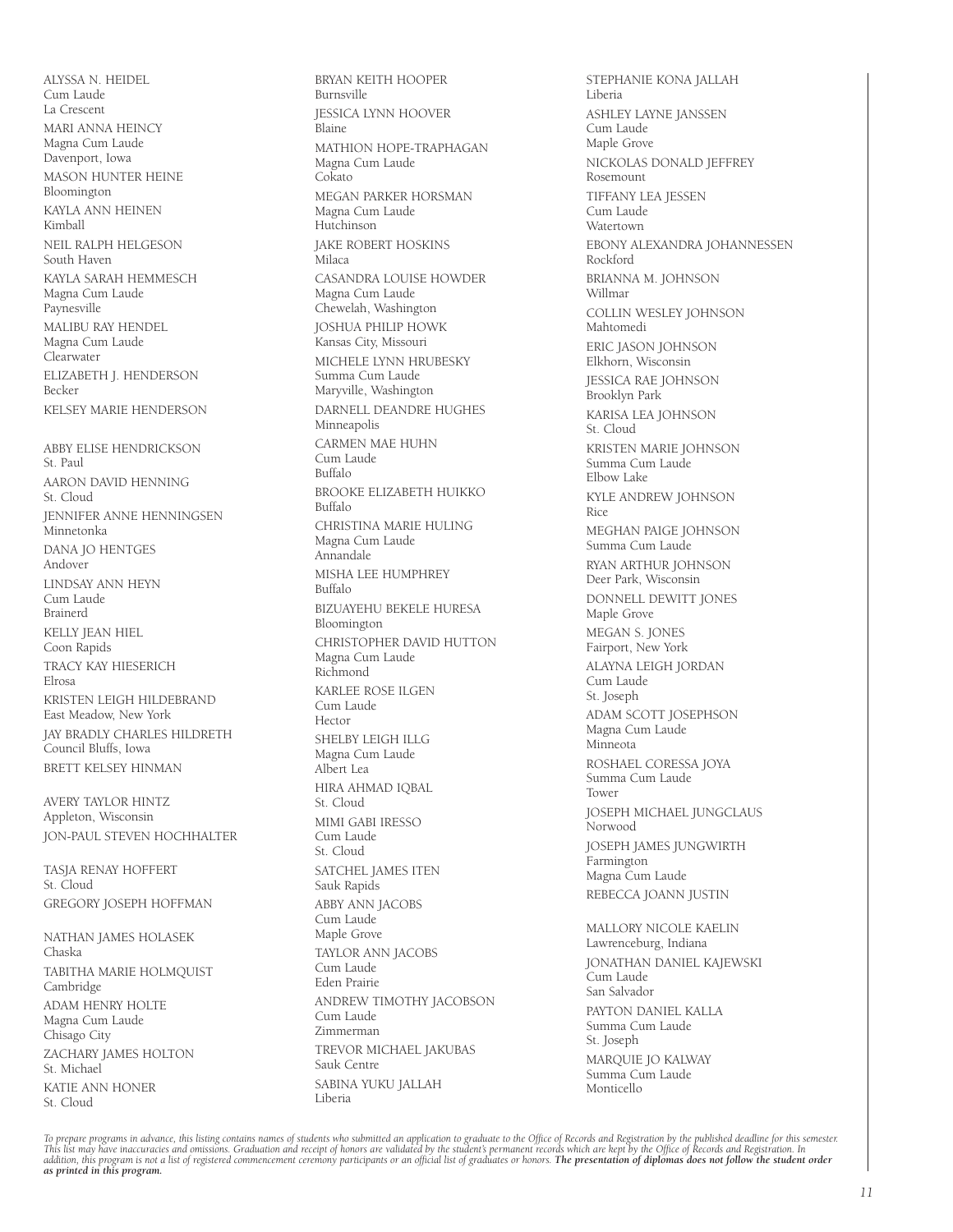JASON JAMES KAMPSEN Paynesville JARED RAINER KARINIEMI Maple Grove SHANE ROBERT KARNA Cum Laude Rogers IAN NJOROGE KARUME Bloomington JOSHUA SHAUN KASPER Cum Laude St. Michael JUSTIN DONALD KASPER Hayfield CHANDU RAYAN KASTHURIARACHCHI Colombo, Sri Lanka KATIE J. KASTL Oakdale ZIADA KATAMARA Rwanda JOHN PATRICK KEALY **Becker** LOREN THOMAS KEELER Roseville MARIO KEH Plainview, New York ALLISON RAE KELLEN Alexandria FRANCOISE CARINE KEMDA Cum Laude Douala, Cameroon CASSANDRA MARIE KEMNA Otsego JOSETTE RAISSA KENGNI DEMANOU Magna Cum Laude St. Cloud TIFFANY LYNN KERKHOFF Morgan NICHOLAS S. KERLING Austin ASHISH KHADKA Kathmandu, Nepal MOHAMMED M. KHALIL Chicago, Illinois RAKESH PAL KHAMUANI Karachi, Pakistan MUHAMMAD JAHANZAIB KHAN Cum Laude Karachi, Pakistan MOHAMMAD ABDEL-GHANI KHATIB Cum Laude As-Sarih, Jordan YANIK ARMEL KIENTEGA Burkina Faso SUNGHEE KIM Cum Laude Seoul, South Korea ELIZABETH ROSE KING Summa Cum Laude Fort Ripley JORDAN JAMES KINNEY Magna Cum Laude Appleton, Wisconsin

JESSICA L. KISNER Magna Cum Laude Becker ANDREA JADE KJELLBERG Summa Cum Laude Monticello KATE ELIZABETH KISSMAN New Hope BROOKE REID KJAER Foley ALICIA KATHRYN KJOS Magna Cum Laude Lake City ALYSSA MARIE KLEIN Chaska MITCHELL JOHN KLEIN Cold Spring AMY KI FMAN Summa Cum Laude Neenah, Wisconsin SAMANTHA JO KLOSKIN Magna Cum Laude St. Cloud BRITTANY LEE KLOSS Rice HAYLEE JO KNISKERN Stillwater MITCHELL ALLEN KNUTSON Eagan JACLYN KAYLEEN KOCHEVAR Eden Prairie DYLAN LEE KOENIG Magna Cum Laude Alexandria MEGAN JOHANNA KOESTER Cum Laude Cambridge NAOMI RUTH KOLHOFF Princeton SOULEYMANE NANGNINE KONE Chicago, Illinois ASHLEY MARGARET KONZ Magna Cum Laude Clearwater AMBER FAITH KOPP Magna Cum Laude St. Cloud MATTHEW THOMAS KORPI KAYLA ANN KOSCIELNIAK Foley Cum Laude KALLE EDWARD KOSSILA Magna Cum Laude Kauniainen, Finland ROSS RONALD KOSTRON Cum Laude Becker ALISON JEAN KOZULLA

BAILEY MARIE KRAMER Buffalo COURTNEY JO KRAMER Magna Cum Laude Hector CHALIN BEATHA KREIE Rupara, Namibia BRIAN JOSEPH KREMER Cum Laude St. Cloud ANDREW MARK KRIZ Summa Cum Laude Lino Lakes KELLEY MARIE KROLL Otsego SHARON MARIE KRUG Litchfield JASMINE MARIE KRUSCHEK Magna Cum Laude Pierz KATLIN JOE KRUZEL Magna Cum Laude Swanville CARLIN KUIPOU YOUTHE Cum Laude Cameroon, Yaoundé ERIN LAVONNE KUJAWA Cum Laude Maple Lake AMANDA JOY KUPKA Summa Cum Laude Plymouth JACOB MICHAEL KYDD Becker COLTEN RYAN LACHANCE Cum Laude Hastings YONAS ENDALE LAKEW Ethiopia TIMOTHY ROBERT LAMBERT Summa Cum Laude St. Cloud HANNAH JOLENE LAMECKER Rochester AMBER N. LAMP Magna Cum Laude Monticello BENJAMIN DAVID LANDIS KYLE LAWRENCE LANEY Cum Laude South Haven ALICIA E. LANG Lakeville BAILEY LOU LAPOINT Cum Laude River Fall, Wisconsin ANTHONY JAMES LARSON Summa Cum Laude Vadnais Heights HALEY ELIZABETH LARSON Ramsey NOAH ALEXANDER LARSON Wauwatosa, Wisconsin

To prepare programs in advance, this listing contains names of students who submitted an application to graduate to the Office of Records and Registration by the published deadline for this semester.<br>This list may have ina

Cum Laude Little Falls APEDO KPOGO

Togo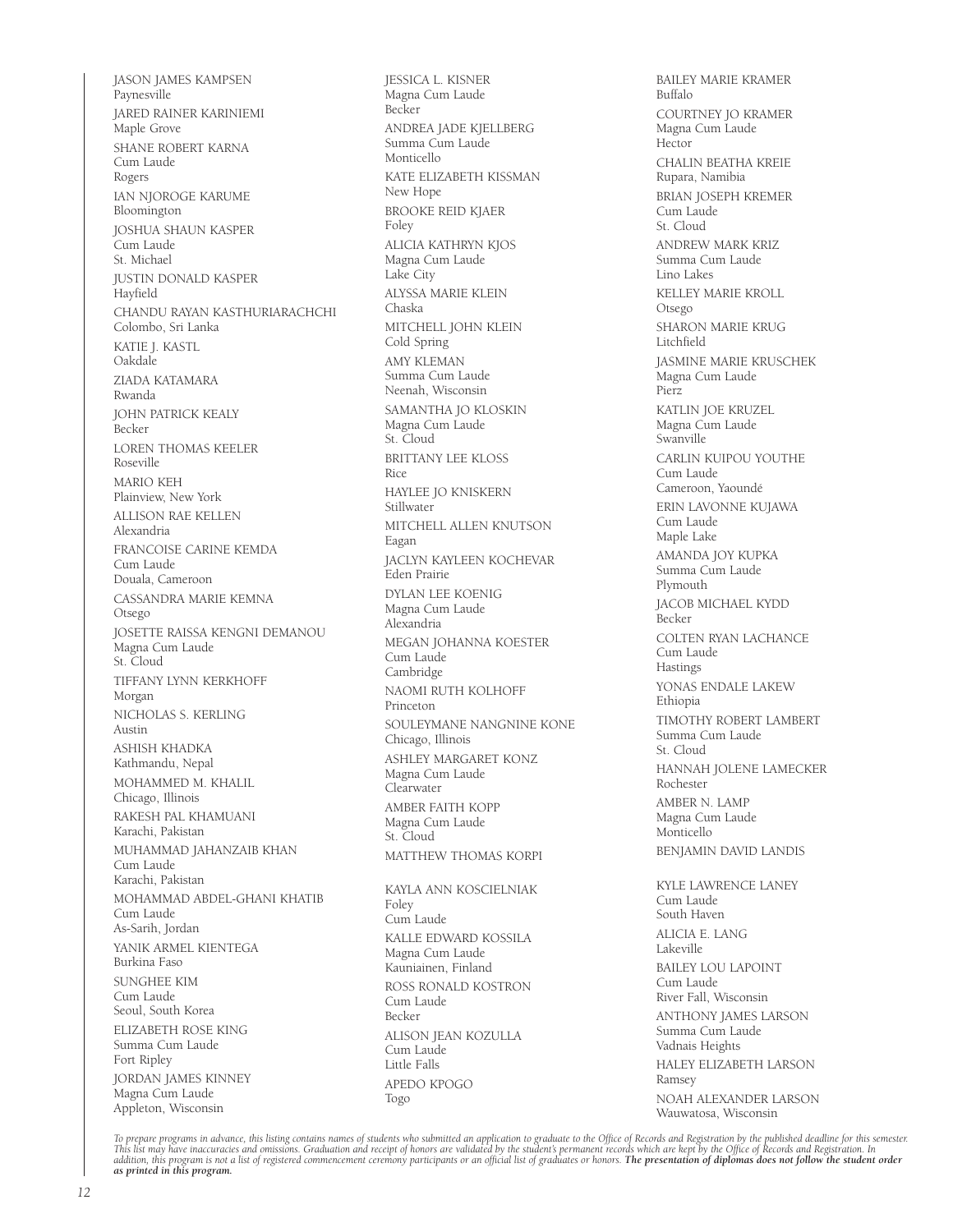JENNIFER ANN LARSON-GRINSELL Summa Cum Laude Little Falls MICHAEL DUANE LATTA

ANDREW LELAND LATTIMORE Eden Prairie KATIE LYNN LAUDENBACH Parkers Prairie KEVIN JAMES LAURION Soldotna, Alaska MEREDITH LORAINE LAWLOR Monticello KEITH MICHAEL LAWRENCE Cedar KARISSA LECAPTAIN Summa Cum Laude Algoma, Wisconsin TU MINH LE Vietnam NICOLETTE GRACE LEADERS Magna Cum Laude Clear Lake LANCE J. LEBARON Cum Laude Coon Rapids BRITTNEY JO LECHNER Sartell DOUGLAS MERVIN LEE Summa Cum Laude Litchfield HOYOUNG LEE Cum Laude Seoul, South Korea LAR NYIA LEE Minneapolis TOUA THOR STEVEN LEE Cum Laude Anoka ELVIS AARON LEIGHTON Cum Laude St. Paul JUSTIN T. LEIGHTON Maple Grove HOLLY ANN LEISENHEIMER Magna Cum Laude Little Falls ETHAN LUKE LEITE Sauk Rapids NICOLE MARIE LEMBECK Magna Cum Laude Holdingford TAYLOR LEMCKE Rogers WENDY SUSAN LEMKE Magna Cum Laude Chaska JONATHAN JAY LEPP Bismarck, North Dakota THEODORE EDWARD LEROUX Fond du Lac, Wisconsin JESSICA ANN LETELLIER St. Michael-Albertville

MICKAEL MARIE LIES Summa Cum Laude Eden Valley BRIANNA MARIE LIESER Belgrade KENDRA ELIZABETH LIESER Albany AMY TERESE LIND Summa Cum Laude Braham CRAIG DANIEL LINDELL Isanti EMMA GRACE LINDENFELSER Summa Cum Laude Buffalo ALEXANDER GREGOR LINDENMAN BRIANNA JORDYN LINDGREN Summa Cum Laude Dassel CLINT ELOY LINDMAN Plymouth HANNAH LEE LIPPERT Cum Laude Willmar RICHARD JONATHAN LITTLE Cum Laude Rogers SHAUN RAY LITTLE St. Michael JESSICA TAYLOR LITTRELL Cum Laude Brooklyn Park COLLETTE NICOLE LOCH St. Cloud CRYSTAL LEE LOEHRER Clearwater CASEY LEA LOKEN Magna Cum Laude Northwood, Iowa COLLEEN JANEL LONGHENRY Becker MENA ALYSSA LOR Brooklyn Park CHANCELVIE BRUNELLE LOUZOLO Brazzaville, Congo TAMI SUE LUEPKE St. Cloud SARA MARIE LUHMANN Jackson SARAH BETH LUKKARILA Magna Cum Laude Becker MADISON ROSEMARY LUTGEN Magna Cum Laude Otsego ZACHARY ADAM LYNCH Cum Laude Osakis JACOB DAVID MADSON .<br>Bethel JESSICA ANN MAGELSSEN St. Cloud

ELIZABETH HANNA MAGSTADT Cum Laude Waterown, South Dakota QASSEM ABDULLAH A MAHFOOD Saihat, Saudi Arabia CASEY DOUGLAS MAJHOR Magna Cum Laude Waconia KRYSTAL ANNA MARIE MALECEK Princeton JAZMINE JOY MALEPSY Albert Lea NATALIE MAY MANN Cum Laude Watertown TRAVIS ROBERT MANSKE KATHRYN ANN MARGARIT Rosemount MELISSA SHARI MARKS Cum Laude Burnsville DANA LYNN MARSH Magna Cum Laude Foley KYLE MICHAEL MARSOLEK Magna Cum Laude Big Lake ANTONIO P. MARTINEZ Magna Cum Laude Lakeville RAMON DIAZ MARTINEZ Pelican Rapids EVAN JOSEF MASTERSON St. Paul ANDREW THOMAS MICHAEL MATH Sartell BRIDGET ANN MATTILA Magna Cum Laude Rockford MACEY NICOLE MATUSKA Magna Cum Laude Mounds View BENJAMIN HENRY MAYER Cum Laude Brooklyn Park MATHIAS GERALD MCDONALD Cum Laude Circle Pines MITCHELL MICHAEL MCELRATH Isanti MARQUS L. MCGLOTHAN KENT DOUGLAS MCKIMMY Cum Laude St. Michael MATTHEW THOMAS MCNEIL Cum Laude Monticello LAURA ELIZABETH MEISINGER Montrose EYOB KEBEDE MEKURIA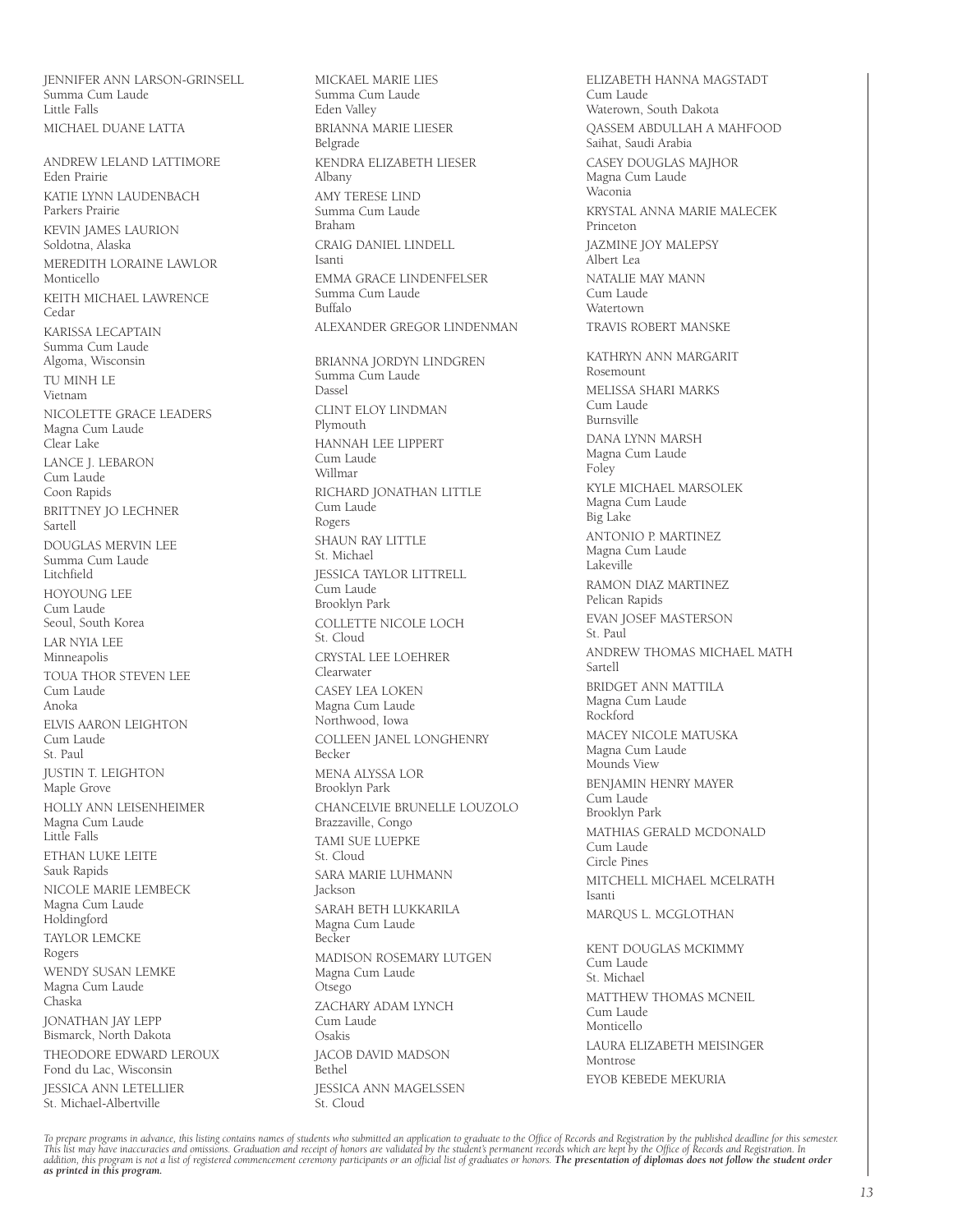RACHEL SUE MELTZER Big Lake BRETT SCOTT MENSING Magna Cum Laude Silver Bay RACHEL MARIAN MERTZ Summa Cum Laude St. Cloud JOSEPH WILLIAM MEYER Cum Laude Lakeville KARI LYNN MEYER Magna Cum Laude Rice NATHAN RICHARD MEYER Cold Spring MENDELL MIDY TAILOR MAY MILBRANDT Cum Laude Big Lake BRITTANY ANNE MILLAR Minnetrista ALLIE MARGARET MILLER Magna Cum Laude St. Francis JESSICA LYNN MILLER Cum Laude Cold Spring JILLIAN LARAE MILLER Aberdeen, South Dakota KEVIN WILLIAM MILLER Plymouth LEAH RUTH MILLER Willmar PAIGE MARIE MILLER Cum Laude Rogers DOMINIQUE MILLS MITCHELL JOHN MIMBACH Magna Cum Laude Sauk Rapids ADAM RICHARD MINETTE New Prague SCOTT AL MINNERATH Summa Cum Laude Alexandria KIM LISA MIRANDER Buduburam Camp, Ghana TALHA TARIQ MIRZA Cum Laude Old Forge, Pennsylvania JENNIFER LYNNE MISKA Summa Cum Laude Maple Grove ERINN LIN MITCHELL St. Cloud DAHIR HASSAN MOHAMED St. Cloud MOHAMED ABDALLA IBRAHIM MOHAMED Roseville MANAL JAMAL MOHD Brooklyn Park

NATALIE ROSE MOLLOY Alexandria TAHLIA JO MOODY St. Cloud ALEC MATTHEW MORAN Big Lake JOCELYNN ROSE MORAN Magna Cum Laude Little Falls KENDRA ELIZABETH MORGAN Summa Cum Laude Eau Claire, Wisconsin ANDREW ROBERT MORRIS Magna Cum Laude Cambridge ANTHONY WAYNE MORRIS Maple Grove PAIGE ARLONE MORTON Minnetonka BENJAMIN LOUIS MOSEY Colfax, Wisconsin JOSHUA ALLEN MOSHER .<br>Cum Laude Monticello JOSEPH DANIEL MOSLEY Magna Cum Laude IAN CHARLES MOTT Oak Grove LEE MOUA Minneapolis MAIHOUA MOUA St. Paul SOUFIANE MOUDFIR Montréal, Quebec DANIEL RICHARD MRUGALA Cum Laude Blaine STEPHANIE RAE MUCCIACCIARO Eden Valley CASEY A. MUELLER Belle Plaine JACOB JAMES MUELLER Monticello JAMES THOMAS MURRAY Darien, Illinois MARTHA MUTWA Burundi LAURA MAE MUZNY Cum Laude St. Cloud MADISON A. MYRVIK Cum Laude West Fargo, North Dakota ZSOLT NANASSY Magna Cum Laude NICHOLAS ALVIN NAUBER Little Falls CHRIS NAW

PETER JOSEPH NAYQUONABE Onamia

CAMEO SHEA NEGEN Magna Cum Laude Cold Spring JAKE ROBERT NEIDENFEUHR Big Lake JOSEPH MARK NEILSON Zimmerman CASSANDRA ROSE NELSON Cum Laude Otsego EMILYANNE CATHERINE NELSON Cum Laude Andover KAELAN JOHN NELSON St. Cloud QUINN KATHLEEN NELSON New Hope GREGG ALAN NEMEC Monticello CRYSTAL MARIE NESENSON Magna Cum Laude Greenfield NICHOLAS JOSEPH NEUMAN Summa Cum Laude Avon TAYLOR JOHN NEUMANN Willmar LAUREN ELIZABETH NEWBAUER Forest Lake MINH TAT NGUYEN Minneapolis QUANG N. NGUYEN St. Paul VUONG NGUYEN St. Cloud YU NI Magna Cum Laude Edina LUKE AARON NIEMELA Monticello LAURA GRACE NILSON Annandale SULEYMAN YUSUF NOR Cum Laude St. Cloud MARY CATHERINE NORBECK New Prague CARRIE M. NORBERG Cum Laude Royalton SAM WILLIAM NORDSTROM Richfield CASSANDRA JO NORRIS Annandale SYBILLE NSENGIYUMVA St. Cloud SAMATAR ABDI NUR St. Cloud HALEY BEA O'BRIEN Summa Cum Laude Excelsior NICHOLAS JAMES OEHRLEIN Magna Cum Laude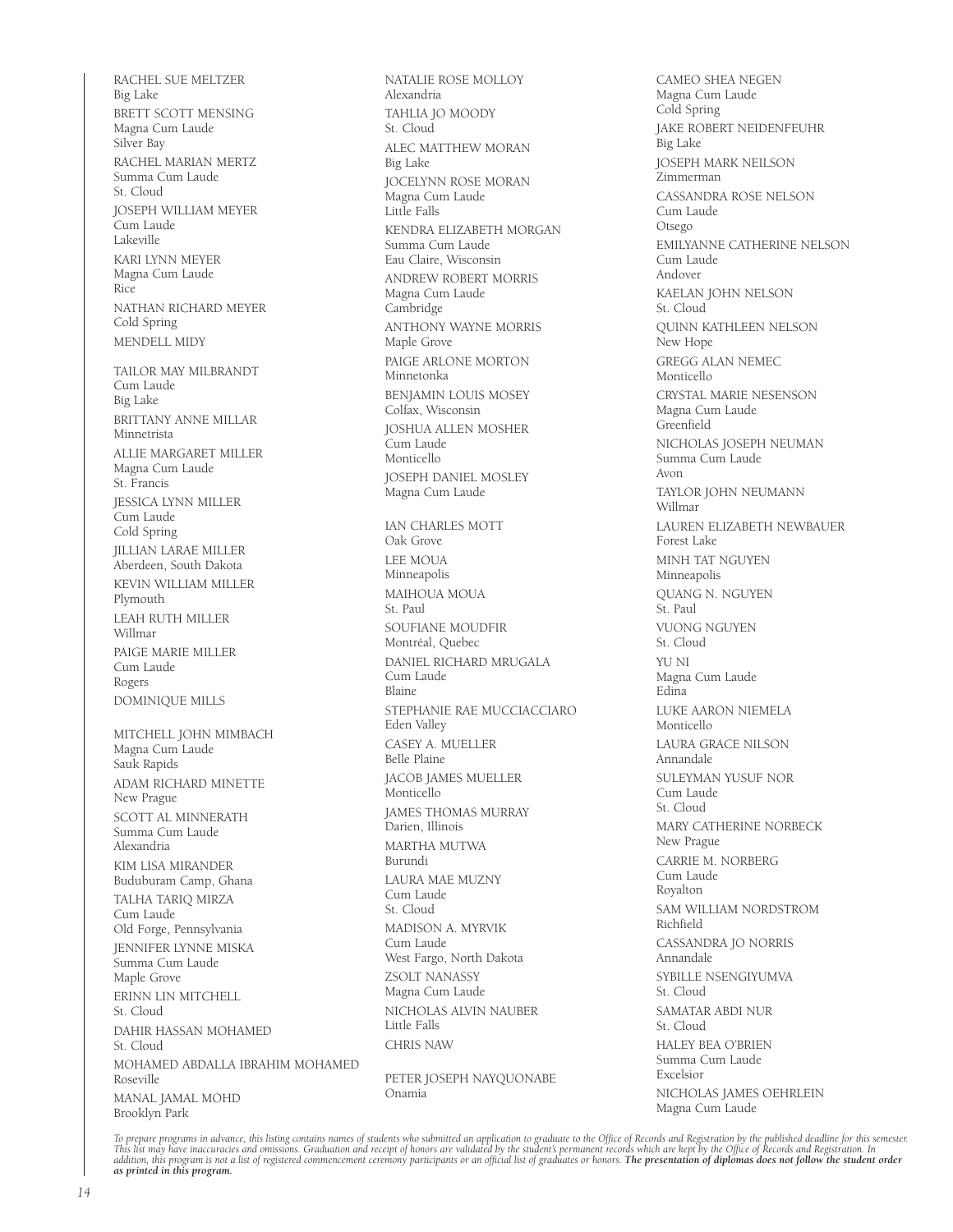CODY DAVID O'HARA Magna Cum Laude St. Cloud HOLLY MARIE O'NEIL Summa Cum Laude Becker KELLY ANN O'ROARK Albany KEVIN DONALD OEHMEN Cum Laude

ELIZABETH DIEGO OHMANN Cum Laude Cold Spring RANDALL THOMAS OLDENBURG Cum Laude Fort Ripley HELENA ROSE OLMSCHEID Melrose WESLEY DANIEL OLSEN Rogers ANDREW THOMAS OLSON Summa Cum Laude Spicer ANICA MARIE OLSON Pine City EDMUND WILLIAM OLSON

YUSUF MOHAMED OMAR Cum Laude Shilaabo SENNAMI C. ONWUBUYA Delta State, Nigeria NICHOLAS R. OOLEY St. Michael KARA LEE ORAVETZ

OLUWATOMI A VICTORIA OREBAYO St. Cloud LACI MICHELLE ORTON Upsala BRITTA OSBERG Elk River KELSEY JEAN OSENDORF Cum Laude St. Joseph ABDIRAHIM OMAR OSMAN Magna Cum Laude Buulo Burte ABDIRAHMAN ABDULLAHI OSMAN Mogadishu, Somalia ASHLEY LYNN OTIS Cannon Falls GARRETT DANIEL OTTEN Plymouth HANNAH OTTO Buffalo BRIAN XANG OUDAVANH St. Michael STEEVE BORIS SALEK OUEDRAOGO St. Cloud

JEAN MARIE OUIMETTE Magna Cum Laude St. Cloud JENNIFER LORRAINE PAANANEN Cum Laude

JEONGHO PARK Seoul, South Korea BRITTNI L. PARRISH Plymouth JAMESON STANCLAR PARSONS Magna Cum Laude Eagan CHINTAL PATEL Bufflalo AMY ALIDA PATNODE

BRENDA JO PAULZINE Iona KALI ANN PEARSON Magna Cum Laude Andover BRENT STEVEN PEASE Woodbury EMERALD JO PELTIER Magna Cum Laude Starbuck SHERRI ETTA PENOYER Brainerd KAREN E. PENSINGER Zimmerman JOSHUA PATRICK PERKINS .<br>Cum Laude AMBER MARIE PETE Onamia CORREY ALLEN PETERS JR. Monticello REBECCA MARY PETERSEN Magna Cum Laude De Graff HALEY ROSE PETERSON St. Cloud SAMANTHA SUEANN PETERSON Cum Laude Blaine EMILY CATHERINE PETSCHL Magna Cum Laude Ham Lake COURTNEY NICOLE PETTEY Pierz JOHN T. PHELPS Rapid City, South Dakota MEGHAN JOANN PHILLIPS Sioux Falls, South Dakota TANNER KEITH PHILLIPS St. Cloud MATTHEW ROBERT PIERSAK AMANDA MARIE PILARSKI Avon

MOLLY LOU PINTOK Summa Cum Laude Willmar

ANGELA NICOL PIOTROWSKI Blaine TRENTIN JAMES PIPER Magna Cum Laude

LUCAS JOUZEW PITRA

EMILY KAE PLANTENBERG New London KATY LYNNE PLATT Cum Laude Coon Rapids BAILEY MORGAN PLONSKE

TAHSI PO Huron, South Dakota VALERIE YAZMIN PONCE DIAZ Tegucigalpa, Honduras ERIKA R. POOL Cum Laude Big Lake ALEX STEWART POPE Golden Valley NEAL NORBERT PORTER Magna Cum Laude Dayton MICHAEL LOUIS POSCH NORA LYNN POSTER Cum Laude Grand Rapids BRIANA CHRISTINE POTOCNIK Sauk Rapids HALEY FRANCES POWER Cum Laude Freeport MARIAH J. POWERS Cum Laude Blaine MICHAEL KOLLMANN POWERS Otsego SUMIT PRADHAN Kathmandu JACOB JOHN PRATT New Auburn, Wisconsin BRITTANY LYNN PRIGGE Cum Laude Buffalo STUART NATHAN PRINGLE St. Cloud PAYTON JADE PULKRABEK Magna Cum Laude Hutchinson YVONNE M. QUAICOE ALOYSIUS BOYD QUAYE

Liberia MARIE THERESA QUINN Becker EMILY JO RABOIN Detroit Lakes DYLAN S. RAE Monticello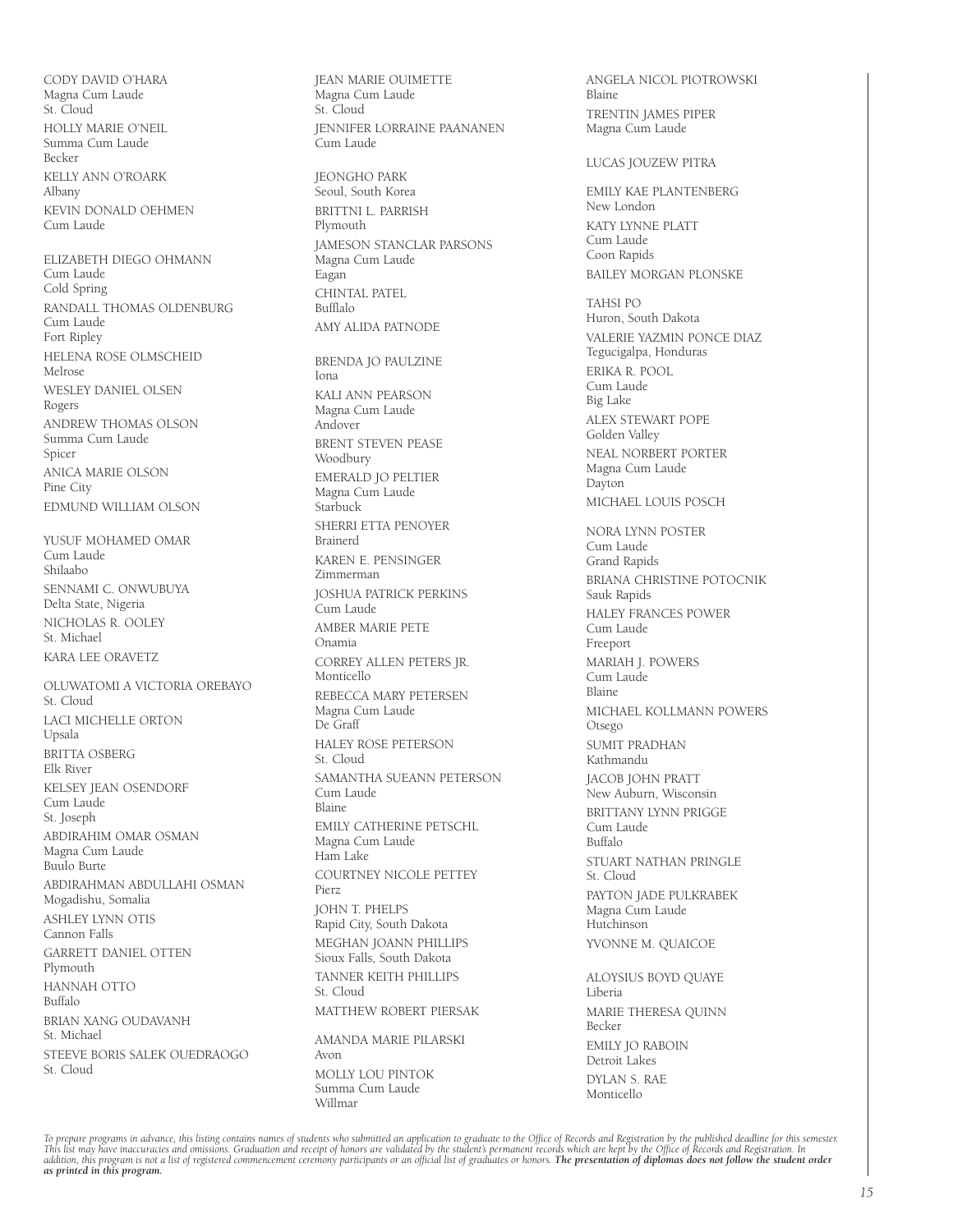#### NICHOLAS KEVIN RAEHSLER

ZACHARY WILLIAM RAEKER Avon BLAKE THOMAS RAFFERTY Coon Rapids DREW RAFSHOL Summa Cum Laude Minnetonka KYLE ANDREW RAFSHOL Minnetonka HEATHER RANAE RAHN Willmar VICTORIA LEE RAIHLE RIDGE PATRICK RANDALL St. Cloud ALYSSA SUZANNE RAPP Cambridge SPENCER C. RATHBUN Cum Laude Becker LESLIE K. RAY Summa Cum Laude South St. Paul ADAM REIDENBACH Summa Cum Laude Lowry AIMEE LYNN REISCHEL Bloomer, Wisconsin AMBER JENE REISETTER Magna Cum Laude St. Francis ANDREW JOHN RELLER Cum Laude Isanti CHARLES EDWARD RELLER BRIANNA PAIGE REMME Shakopee DAVID EDWIN RETZER St. Cloud LINDSEY JOANN LIBKE REUER Minneapolis SAMANTHA RICCIARDI Cum Laude Mineola, New York RENEE NAOMI RICHARDS New London ARIANA ELISABETH RICHARDSON Coon Rapids BLAIR KATHERINE RICHIE Cum Laude Lino Lakes VANESSA GLENDORA RICHTER Shakopee IAN M. RIDDLE Santa Monica, California MONIQUE SHERRYL RIDLEY Cum Laude Rochester NICOLETTE AMBER RIEBE Sartell

JENNIFER LYNN RIEMERSMA Summa Cum Laude Becker BENSON THEODORE RINGLE Walker BRYNNE PAMELA RIST Summa Cum Laude Brandon, South Dakota JOSE LUIS RIVERA Cum Laude TANNER WILLIAM ROBASSE Buffalo MACY R. ROBBINS Minneapolis ANDREA ASHLEY ROBERTS Ramsey ASPEN MARIE ROBERTS St. Cloud CRYSTAL MERCEDES ROBERTS Paynesville CHANDLER ALEXIS RODRIGUEZ Cum Laude Granite Falls KATHRYN ELIZABETH ROEGER Anoka SAMANTHA JO ROESSLER Cottage Grove SHANA BERNICE ROGAN Cum Laude Minneapolis AUSTIN NEIL ROGERS Appleton, Wisconsin JACOB ALLEN ROHLIN Buffalo MORGAN MARIE ROIGER Magna Cum Laude Granite Falls MATHEW KEVIN ROLFES St. Cloud TAYLOR LYNN ROLLO Magna Cum Laude Waconia ALEXANDRA LYNN ROLPH Rice SHILO ANN ROMAN Cum Laude Elk River BRITTANY MARIE ROONEY Alexandria ALEX WILLIAM ROOTES Cum Laude Maple Grove RACHEL LEE ROSCKES Cum Laude Watertown JOSHUA FRANK ROSINGER St. Cloud AARON GREGORY ROUSSELANGE Long Prairie MARK A. RUD

ALEXANDER MARTIN RUNDE Cum Laude Bradenton, Florida SARA ANN RYDELL Magna Cum Laude Fargo, North Dakota JASMIN SAINJU Bhaktapur, Nepal HASSAN ASSAIR SALAD St. Cloud OLUWASEGUN ADEBOLA SALAMI Fridley JANELLE RAE SALDAÑA Magna Cum Laude Willmar STEPHANIE DENISE SALINAS Cum Laude Redwood Falls PAIGE K. SALMELA Magna Cum Laude South Haven BREANNA MAE SALYERS Maple Grove AHOBA NELLIE GISELE SAM Cum Laude Abidjan, West Africia SARAH ANNE SAMPSON Duluth BENJAMIN A. SAPP Nerstrand LISA PORTEE SARCLAY St. Cloud ASHLEY NICOLE SARGENT Elkhorn, Wisconsin RACHEL LEE SARGENT Magna Cum Laude Blaine JAMIE P. SARTELL Magna Cum Laude Coon Rapids TATIANA ALMA AHOUETA SATCHIVI Magna Cum Laude St. Cloud THERESA ANN SATTER Pelican Rapids HOLLI JOY SAUERER Cum Laude Sartell AYSHA D. SAWADOGO Burkina Faso CHARLES CLARENCE SCEPANIAK St. Cloud TRISTA LEA SCHAFER Summa Cum Laude Watertown RACHEL MARYLIN SCHECK Cum Laude Delano ASHLEY LYNN SCHENDEL Cum Laude St. Michael TAYLOR ANN SCHERPING Cum Laude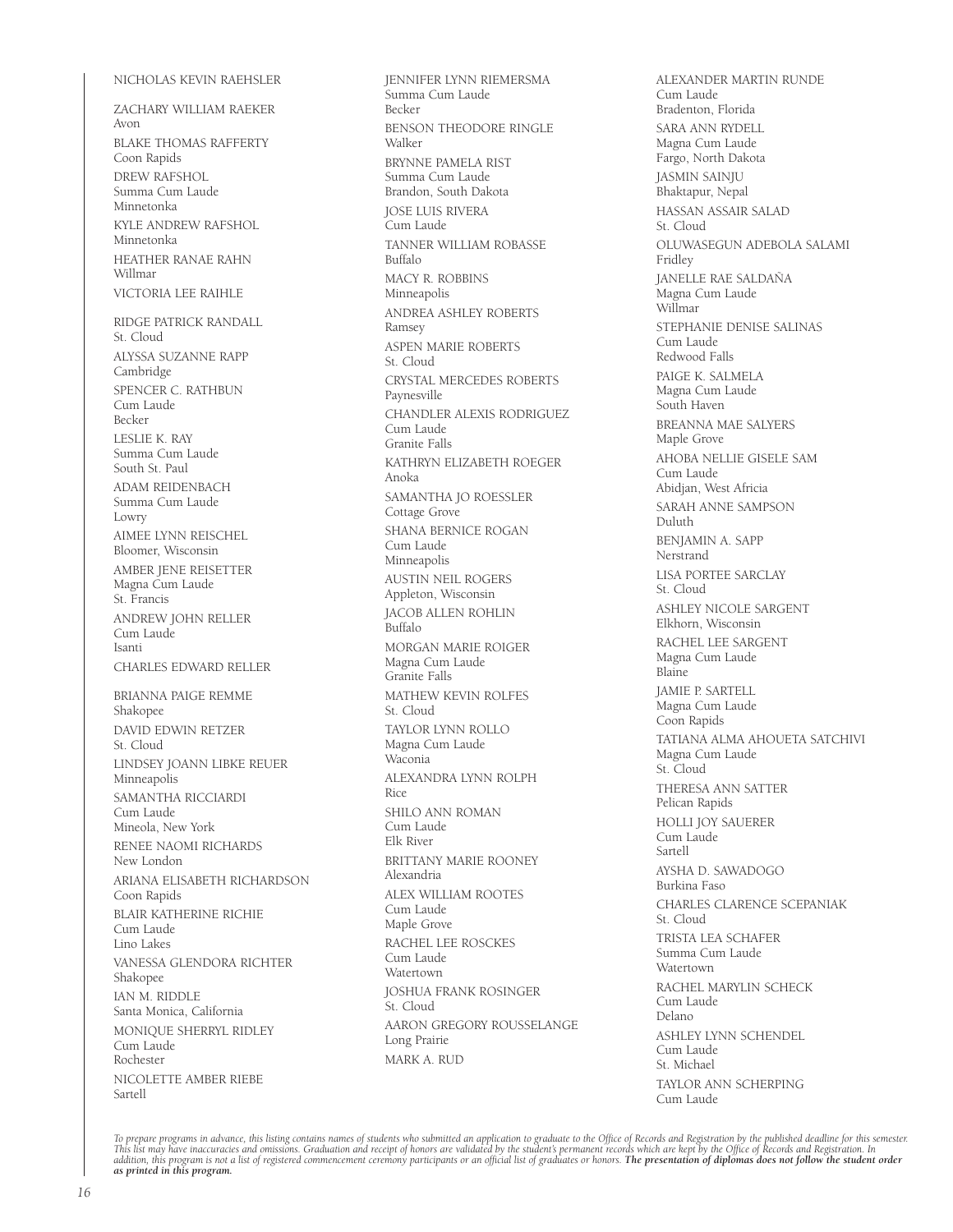ANGELA SCHILTZ Lino Lakes SAMUEL SHAWN SCHLOSSIN Eveleth BENJAMIN HARRISON SCHMIDT Cum Laude Redwood Falls DEREK THOMAS SCHMIDT Magna Cum Laude Clearwater ALEX RAY SCHMIEG Summa Cum Laude **Winsted** TIFFANY ARLENE SCHMITCKE Zimmerman JOANN EILEEN SCHMITZ St. Cloud TODD ANTHONY SCHMITZ New Hope BRITTANY ANN SCHMOLL Summa Cum Laude Lake Lillian RAJAHNA DESIREE SCHNEEKLOTH Magna Cum Laude St. Cloud JENNA CAROL SCHNEIDER Albany STEPHEN PHILIP SCHNEIDER Magna Cum Laude Ham Lake WILLIAM AARON SCHNEIDER Jordan JULIE MARIE SCHOENBERG Summa Cum Laude Belgrade ELIZABETH ANN SCHOMBURG Sioux Falls, South Dakota COURTNEY LYNN SCHROEPFER Summa Cum Laude Glencoe MADELINE JEANNE SCHUG St. Cloud MICHAEL ALDO SCHULLER Bertha KRYSTAL LYNN SCHULTE Hutchinson HUNTER MAXWELL SCHULTZ Alexandria KATHERYN MARY SCHUNEMAN Monticello JARED SOLOMON SCHURHAMMER Sauk Rapids ALEXANDER JOSEPH SCHWARTZ Clear Lake SYDNEY LEIGH SCHWINGHAMMER Cum Laude Clearwater CORRIE LYNNE SCOTT Magna Cum Laude Big Lake HEATHER MARION SCOTT

ASHLEY JOYCE SEAVER Belle Plaine TAYLOR RAE SEGERSTROM Northfield CARRIE MARIE SELL St. Cloud CAMRYN MARIE SELLS Cum Laude Chisago City CODY BENJAMIN SENGER St. Cloud LEAH NICOLE SENGER Cum Laude Becker HANNAH JEAN SETTERBERG New London-Spicer BRIDGET EILEEN SHAW Cum Laude Little Canada SUSAN CARLA SHEELEY Cum Laude Fergus Falls ABDIJALIL JAMA SHEIK YUSUF Minneapolis RANDY LEE SHELTON Paynesville SARA ANN SHERMAN Rochester AMY KIRSTEN SHERWOOD Magna Cum Laude Litchfield SCOTT MICHAEL SHONKA Eagan DESIREE ELIZABETH SIK Cum Laude Minneota LEAH MARIE SIMONEAU Cum Laude St. Cloud AMY LYNN SINNWELL Chatfield ANDERS MICHAEL SKAALERUD Anoka TAYLOR M. SKAJA Andover ALEXANDER JOHN SKLUZACEK Pine City ALEXA RAE SLATTERY Magna Cum Laude Hugo JONATHAN DALE SLUPE ALEXANDRA NICOLE SMITH Cum Laude

Minneapolis JOSHUA DAVID SMITH Chanhassen MARIAH KAY SMITH

NICOLE RENEE SMITH Rogers

WILLIAM JAMES SMITH Summa Cum Laude St. Cloud JACK BENTON SNYDER Magna Cum Laude Minnetonka KYLE JAY SODERMAN Lino Lakes TIFFANY ANN SODERMAN Gilbert ALEJANDRO SOLEDAD St. Michael TESSA ELIZABETH SONDROL Summa Cum Laude Willmar JENNA LYNN SORENSON **Hastings** KARL JACOB SORENSEN Maple Grove RAEANN KAYLEE SORENSON Brooten ARIEL LEA SORLIE Summa Cum Laude Hutchinson KELLI JO SOUPIR Summa Cum Laude Milroy ZACHARY JOHN SPANIER Champlin SANDRA L. SPICZKA Magna Cum Laude Holdingford ALYSE MAVIS SPIKE JOLEEN LYN SPORLEIN Magna Cum Laude Oak Grove THEODORE CHARLES STAI Cum Laude NICHOLAS ANDREW STAGER Minneapolis BRIANNE NICOLE STAMER Summa Cum Laude Hutchinson ANN MARIE STANG Magna Cum Laude **Sartell** SIERRA D. STEINBACH Magna Cum Laude

St. Cloud HENRY JOHN STELTEN Champlin JOSEPH ROBERT STENDER

HELEN JOHNNIE STENNES Summa Cum Laude Champlin MELISSA ANN STEPHENS Magna Cum Laude Lino Lakes SAMANTHA JO STEPHENS

Magna Cum Laude Lino Lakes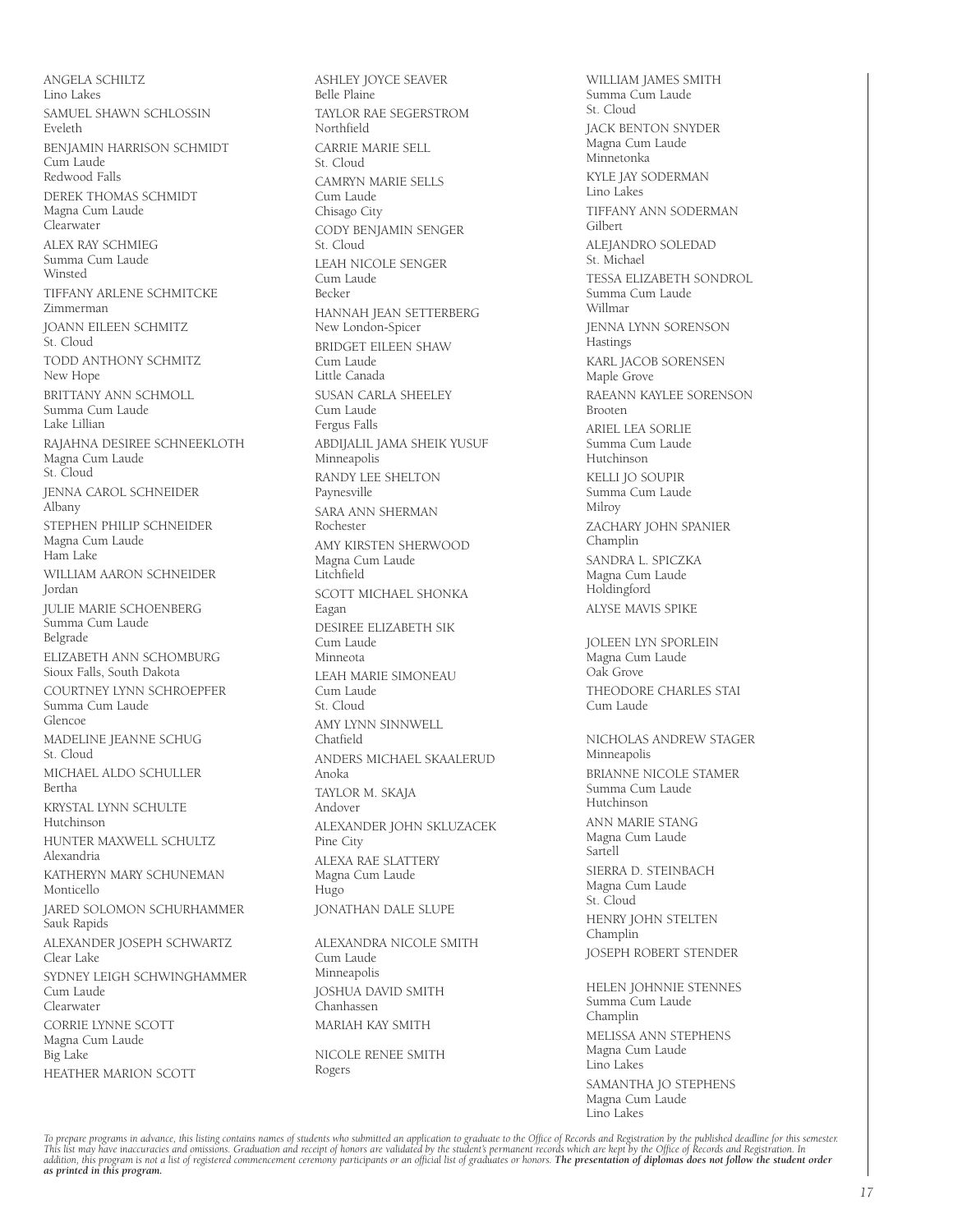DANIELLE MARIE STEVENS Magna Cum Laude Buffalo DEREK LEE STEVENS Great Falls, Montana NICHOLE MARIE STEWART Summa Cum Laude Maple Grove REBECCA ANN STEWART-PETERSON Magna Cum Laude Kenyon EMILY ISABEL STOCKHAM Magna Cum Laude Maple Lake ZACHARY MICHAEL STODOLKA Cum Laude Sartell SAMANTHA M. STOERZINGER Stillwater KELLY ROSE STOFFEL Cottage Grove TOMAS HENRY STOFFEL Magna Cum Laude Isanti NATHANIEL THOMMES STOLL St. Cloud Magna Cum Laude MICHELLE L. STONEBARGER Cum Laude Santa Maria, California LAURA MARIE STREICH ADAM R. STREIT Magna Cum Laude St. Joseph NICHOLAS CLAYTON STROBER Santa Barbara ERIK BRENT STROMAN Big Lake CHAD ROBERT STUHL St. Cloud MENGTING SU Summa Cum Laude Suzhou, China XINYUE SUI JOSEPH WALTER SULLIVAN South Bend, Indiana DANIELLE JOANN FAYE SWANSON Summa Cum Laude Big Lake JORDAN MARK SWANSON Buffalo JAMES PATRICK SWEENEY Cum Laude DYLAN RAY SWITZER Barnum LAUREN ELIZABETH SYBRANT Shakopee RYAN MICHAEL SZYMANSKI Sauk Rapids MICHELLE ANNE TABOR Redwood Falls

ROBERT JEFFERY TANCRE Cum Laude Prairie Farm, Wisconsin EH TA TAW Myanmar ALICIA MARIE TAYLOR Coon Rapids BROOK LYNN TEAGUE Royalton BAOBAI THAO St. Paul NANCY NOU THAO St. Paul VICTOR THAO Cottage Grove KHUN PYAY THEIN Yangon KARI KIMBERLY THEISEN Cum Laude St. Joseph COLE ANTHONY THOMPSON Cum Laude Eagan ISAAC DAVID THOMSEN ASHLEY KATE THURMAN Magna Cum Laude Albertville CODY DEAN TIBBETTS Magna Cum Laude Lake Crystal NICK STEVEN TILLMANN Anoka ANGELICA RENEE TIMBUSH Magna Cum Laude La Crosse, Wisconsin ADRIANA TIZCARENO Cum Laude Burnsville JACQUELINE MARIE TODD Clearwater DOKONLE FABRICE OLIVIER TOE Cum Laude Ouagadougou, Burkina Faso ASHLEY RAE TOERING Rush City MADELINE COLEEN TOLLEFSON Cottage Grove NOLAN ALAN TOMCZIK Magna Cum Laude Big Lake ERIC EDWARD TOMSCHE Maple Grove JACOB ROBERT TOMSCHE Sauk Centre BRANDON THOMAS TONNESLAN Cum Laude Big Lake INGRIT TOTA Summa Cum Laude Kukes, Albania TYLER JAMES TRAEGER Hudson

MADISON ANN TRINKA Alexandria ASHLEE TROBEC Mahtomedi SAMANTHA ELAINE TRUAX Hastings DANIELLE NICOLE TRUHLAR Cum Laude Eden Prairie GABRIEL JUDE KOLBE TUDOR Cum Laude Peoria, Illinois CHRISTOPHER TUNG Cum Laude Reno, Nevada JENNA MICHELLE TURNER Cum Laude Sartell LUKE DENNIS TURNER Little Falls EMILY DIANNE TUSHAR Cum Laude Hanover GHISLAIN TWAGIRAYEZU Kigali, Rwanda MATTHEW FRANCIS UMOLAC Champlin SHELBY RAYN UPHOFF Magna Cum Laude Melrose LYANNE VALDEZ Cum Laude Sauk Rapids DUHA VANG Magna Cum Laude Brooklyn Park MAILE VANG St. Paul STEPHANIE SHENG VANG Maplewood XIONG VANG St. Paul MATTHEW DAVID VARAS Blaine EMMETT WILLIAM VERNON Stillwater KANDICE RAE VIRNIG Pierz NICOLE SUSAN VOEGELE Cum Laude Inver Grove Heights TONY VOGEL Burnsville ALEX GREENWELL VOIGT Magna Cum Laude Sartell MICHAEL THOMAS VOORHEES Plymouth DESTINY RAE VOSBERG **Tracy** DONNA D. VOSS Brainerd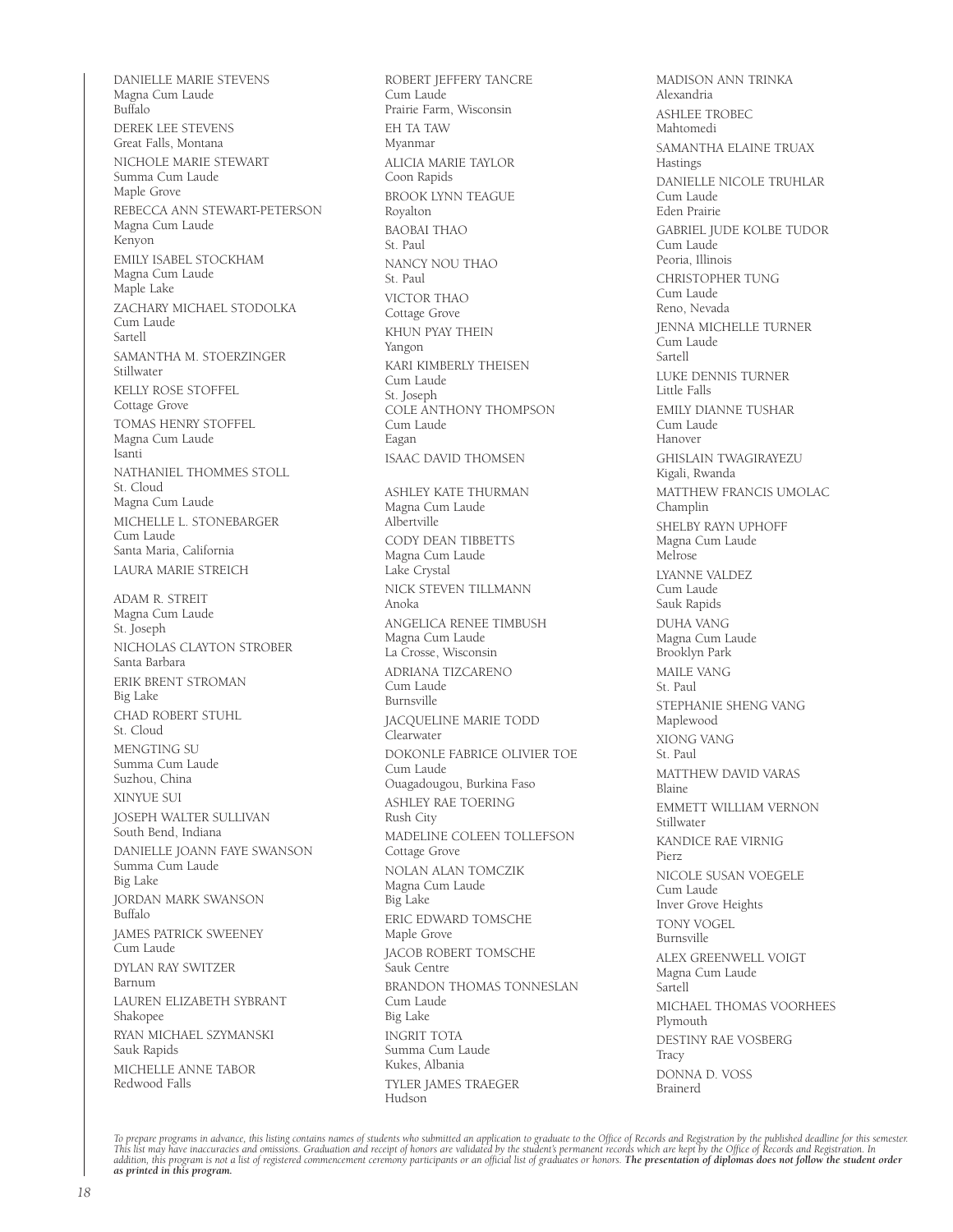ERIC MICHAEL WAGMAN Medina MEGAN MARIE WAGNER St. Michael ASHLEY NICOLE WALTER Magna Cum Laude Hutchinson BRETT MICHAEL WALTHER Hopkins KATLYN ROSE WALZ Sauk Rapids RYAN KEVIN WARD Anoka MICHAEL STEVEN WEBER Pine City BRENNA SHARICE WEBSTER Lafayette ROSEMARY CLARA WEIERS Magna Cum Laude Silver Lake EVAN J. WEINZIERL Buffalo BLAKE ELLIOT WEIS St. Cloud AUSTIN DEAN WEISBECK Magna Cum Laude Medina JARED PATRICK WELDON Princeton MEGAN CORRINE WELSHONS Aitkin ANDREW ROBERT WENZ Cum Laude Little Falls LAURA LEE WENZ Magna Cum Laude St. Cloud PETER CHARLES WENZ Little Falls ANTHONY BLAINE WHEELER Magna Cum Laude Foley DAVID VINCENT WHEELER Forest Lake ALBERTO RONALDO WHITLATCH Summa Cum Laude St. Cloud BRITTANY ALEXIS WHITTAKER Cum Laude Monticello NATHAN ERIC WIDMAN Summa Cum Laude Parkville, Missouri KATY JO WIEBER St. Cloud MOLLY D. WIEMANN Cum Laude Clearwater MEGAN LEAH WIENER MICHAEL WILLIAM WIGSTROM

Mahtomedi

MELISSA ANN WILKE St. Cloud ADAM AARON WILLARD Cold Spring ALEXANDER A. WILLARD St. Cloud JOSEPH GALAN WILLIAMS Cum Laude St. Cloud LARRY DARNELL WILLIAMS Brooklyn Park LAUREN R. WILLIAMS Magna Cum Laude Waconia MARY LEA WILLMUS Cum Laude St. Cloud HEATHER LYNN WILSON Minneapolis CHLOE MAE WINDAHL Magna Cum Laude Sartell CRYSTAL LYNN WINKELMAN Cum Laude Sauk Rapids JEREMY JOHN WINKELS St. Cloud JORDAN SOPHIA WOJTOWICZ St. Cloud JAMIE LEA WOLF Plymouth ALEX JOHN WOLHART Sartell ALEXIS LOUISE WOOD Champlin ALLISON KAY WOOD Alexandria DILLON TYLER WOODBECK-OLSON Oakdale DAIRUS DILLON WOODS Bloomington MATTHEW GREGORY WOOLLUMS Minnetonka JACKSON CHRISTOPHER WRIGHT Magna Cum Laude Spicer CHAI XIONG Oakdale KARINA PAZOUA XIONG St. Cloud LUCY PANA XIONG Brooklyn Park HENOCK BIRRI YADESSA Richfield CHRIS YANG St. Paul CHRISTIAN KHONGMONG YANG St. Paul DOUA YANG White Bear Lake GAO HOUA YANG Summa Cum Laude St. Paul

IA OONG YANG Brooklyn Park KONG PENG YANG White Bear Lake STEVEN KENG YANG Magna Cum Laude TONNY YANG St. Paul JORDAN MARKUS YIRA Magna Cum Laude Hutchinson YE YU Cum Laude China HANA ZEMEDU Addis Ababa, Ethiopia MINJIE ZHU Magna Cum Laude NanJing, China CHELSEY LYNN ZIEGLER Magna Cum Laude Foley ERIKA ELIZABETH ZIMMERMAN Magna Cum Laude Royalton MATTHEW DAVID ZIMMERMAN Summa Cum Laude Rothsay

## Associate

ROSS A. AHO Cokato MADISON QUINN ANDERSON Magna Cum Laude St. Cloud ALYECE MARIE BINA Buffalo KEVIN J. BORGLUND Lakeville ANTHONY LEE BRATT Magna Cum Laude Becker ALYSSA MARIE BUZAY North Branch MATTHEW BENJAMIN BYMAN Summa Cum Laude Zimmerman ALLISON RAE CHRISTOPHERSON Becker ANTHONY ALLAN COOLEY Hutchinson KATHERINE MARIE DAHLEN Summa Cum Laude Clear Lake KASSITY FAYE DAVIS St. Cloud BRIANNA ROSE DEVALK Summa Cum Laude Elk River PRINCE JARGBAH DRAPER St. Cloud BRENT JOSEPH FANDEL St. Cloud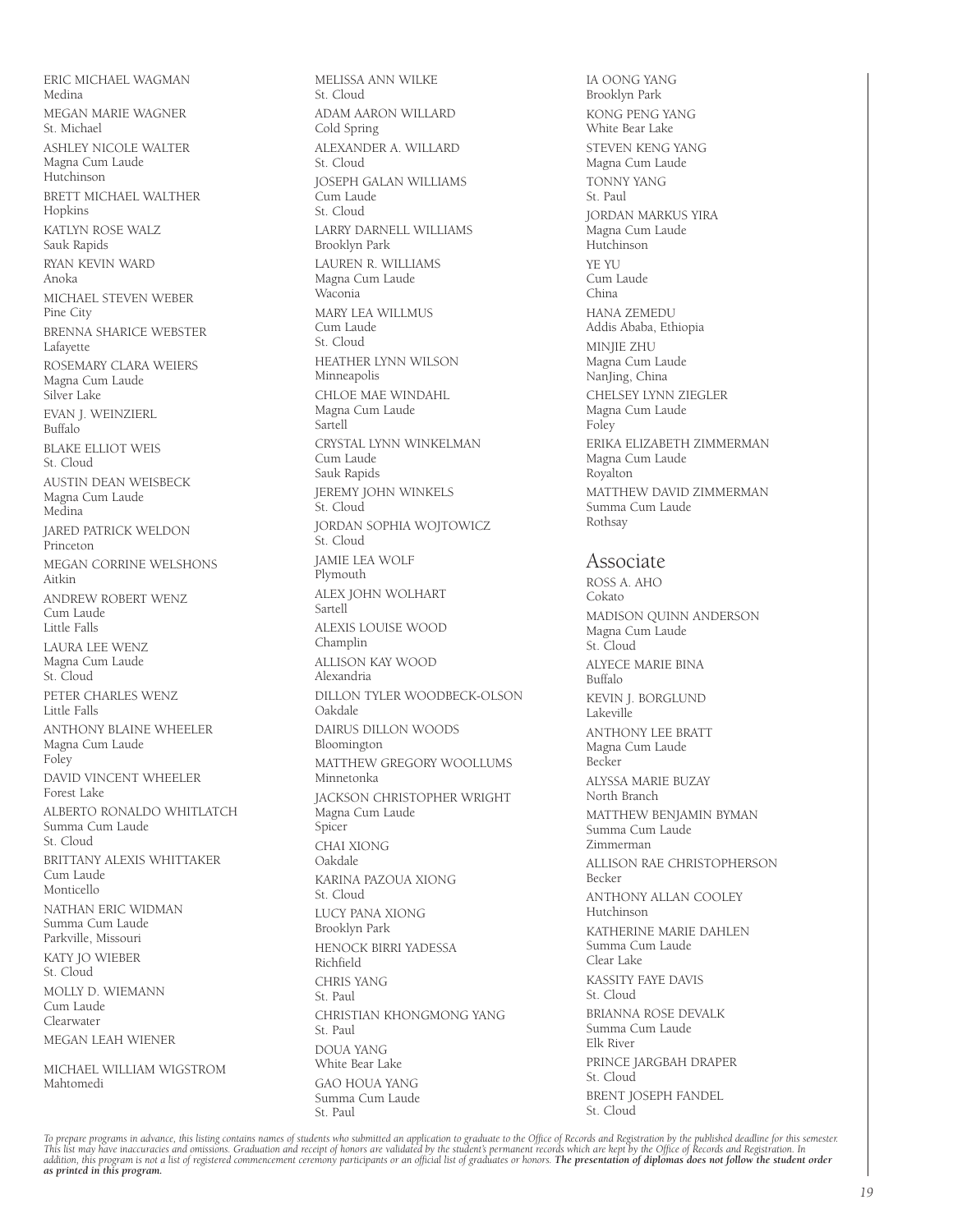JORDON JOHN FLECK Foley ELLEN RENE FLEMING Lakeville AUSTIN JOHN FOX Alexandria BRADLEY JAMES FRASSEL Willmar SIERRA GRANDY Summa Cum Laude Milaca TREY DAMIAN GRIFFIN ANNA ELINA HAHO Summa Cum Laude Corcoran ADAM GREGORY HEINEN St. Cloud STEPHANIE ANN HICKS St. Cloud MOLLY SUE HOIKKA Summa Cum Laude Cokato MADISON ANNETTE HULETT Cum Laude Buffalo NASIR AHMED ISMAIL Bloomington BRYCE PORTER JOHNSON Summa Cum Laude Eagan SHERI ANNE DEVOR JOHNSON DELCHAMPS KADDER KABORE CHRISTIAN ROBERT KLINE St. Paul REGAN LYNN KOSTKA Cum Laude Buffalo HANNAH MARIE KROSKA Summa Cum Laude Pierz KARINA SUE LAHO Summa Cum Laude Corcoran KIMBERLY MARIE LAKE Summa Cum Laude Rockford SOFIA CORINNE LEHTOLA Magna Cum Laude ADAM EDWARD LEWIS Lindstrom JORDAN KELLEY LINDBOE LINDSEY ELLEN LORETTE Becker KAYLA LYNN MACKISSOCK Little Falls

NIGEL I. MASTERS St. Joseph

NICOLE MICHELLE MCARDLE Cum Laude Anoka LEXY ELIZABETH MCGUIRE Eden Prairie RACHEL JEAN MICHELS Big Lake JOHNATHAN JASON MIELKE Rush City JAYLEN MARIE MILLER Summa Cum Laude Annandale MEGHAN LEE MORAN Magna Cum Laude St. Cloud JOSHUA ALLEN MOSHER Cum Laude Monticello JOSHUA ALLEN MUNSON Magna Cum Laude Inver Grove Heights AMBER ROSE NELSON Princeton KYLIE L. NIELSEN Magna Cum Laude Clear Lake JESSE KD NOTHONGKHAM Brooklyn Park MARIT ANN PETERSEN Summa Cum Laude Sartell JAHMAI LATIF PHIPPS St. Paul HANNAH LYNELL POTTS St. Paul JAMIE ALLAN ROHR St. Cloud COURTNEY E. SANCHEZ SCOTT KENNETH SCHRAMEL Cold Spring MARISSA DAWN SCHREIBER Champlin ERIK CLAYTON SEVERSON Cum Laude Esko MAMADEE SEAMA SHERIFF DEREK JON SORENSEN Winona MARC RICHARD STOCKTON Oakdale TUQWAN X. STONE Cum Laude St. Cloud BEAU THOMAS STREU Glencoe KELLY LYNN SWEET St. Louis Park

#### CASSONDRA LEA TROSSEN

#### SYDNEY ANN VANHEUVELN

PATRICK M. VIZENOR Anoka MICHAEL WILLIAM VOORHEES Maple Grove JOSHUA ADAM WALLIN Magna Cum Laude St. Joseph NICOLE MARIE WARNERT Cum Laude Sauk Rapids ELLEN MARY WILKINSON Cum Laude Princeton

To prepare programs in advance, this listing contains names of students who submitted an application to graduate to the Office of Records and Registration by the published deadline for this semester.<br>This list may have ina

THANH THANH TRAN

ASHLEY ELIZABETH TRIPLETT

St. Cloud

Maple Lake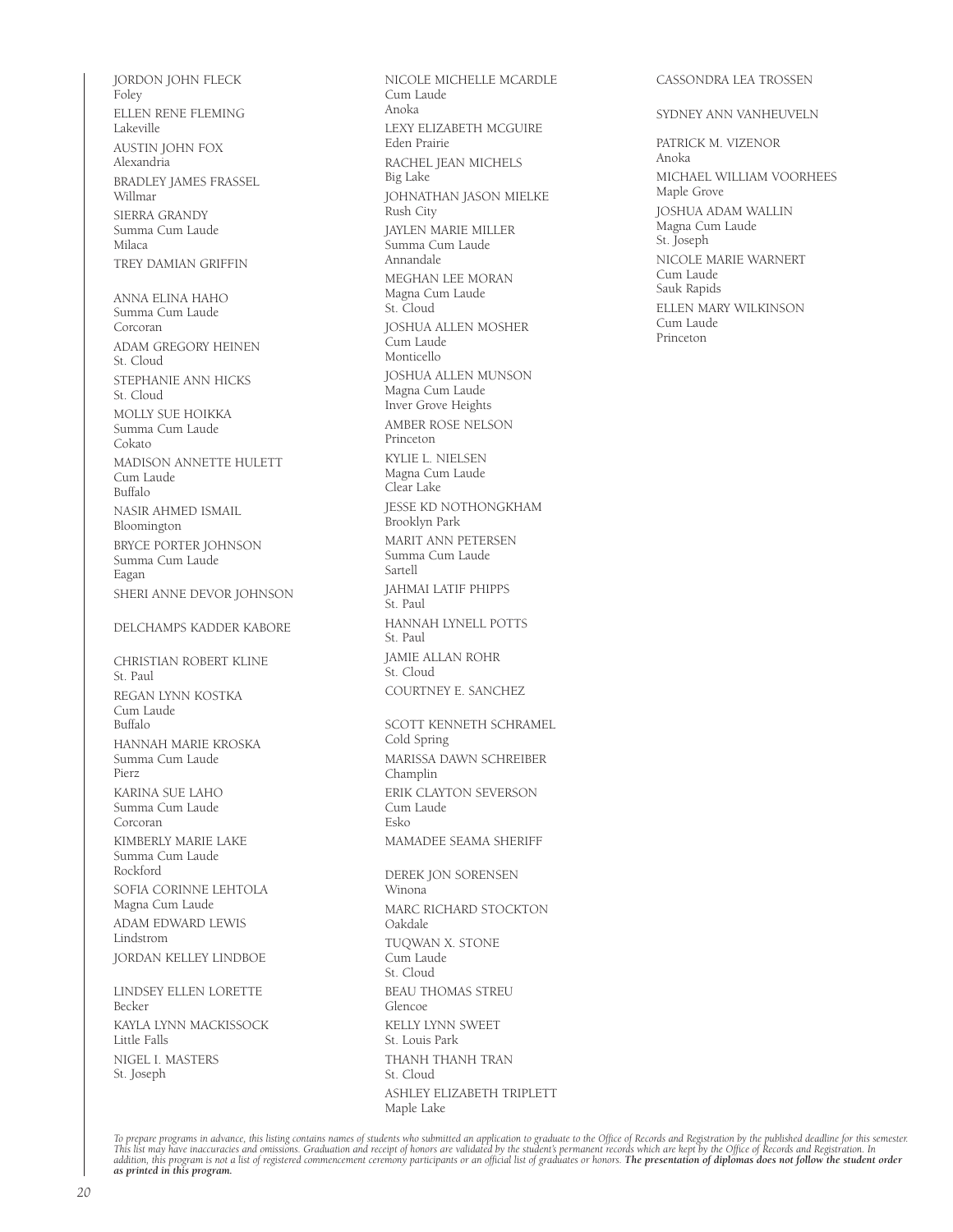#### **BANNERS AND FLAGS**

The commencement ceremony as a whole affirms the value of learning to society, recognizes the cooperation of many people, on and off the campus, who have contributed to the learning enterprise and, above all, celebrates the effort and achievement (symbolized by diplomas, degrees and dress) of the graduates themselves.

## *University Seal*

The university seal was redesigned in 2001 and portrays the cupola that sits atop Riverview Building, surrounded by oak leaves. The visuals were chosen to illustrate SCSU's long history of teacher preparation (Riverview was built to serve as the lab school for St. Cloud Normal School students to teach area children) and the university's location on the oak-crowned banks of the Mississippi River.

## *Country Flags*

The U.S. flag is displayed in the center of the building, above graduate seating. The flags hung above the commencement stage represent countries which host St. Cloud State University semester-long education-abroad programs. Additional national flags on display behind the stage, as recognized by the United Nations, represent the home countries of more than 1,300 international students from 89 countries attending St. Cloud State University. Those flags also represent the education-abroad countries that have been visited by our students, along with the home countries of our graduates in attendance today. We especially welcome to St. Cloud the families of graduating international students.

## *The Mace*

The mace originated as a staff or club used in the Middle Ages for breaking armor. It evolved into a ceremonial symbol of authority used in legislative bodies, universities, and other governmental units.

The university mace was created by David Landwehr out of the white cedar flag pole from Old Main which was built in 1875 and razed in the late 1940s. The carved designs on the mace head which are decorated with gold leaf symbolize the programs of study at the University and were created by Merle Sykora, professor emeritus of art.

#### *The Presidential Medallion*

The presidential medallion worn by President Earl H. Potter III was created in 2002 by SCSU faculty emeritus, Dr. James Roy. This multi-dimensional medallion incorporates the SCSU seal and sits upon a plate of rhodium-plated sterling silver. The central portion of the medallion has been created from cast 14K gold and is festooned with four deep red garnet stones.

Dr. James Roy served as chair of the SCSU Department of Visual Arts from 1964-1992 and retired in 1994. Previously, Dr. Roy designed the original presidential medallion which is now housed in university archives, as well as medallions for the Chancellor of the Minnesota State University System, Metropolitan State University and Minnesota State University–Akita in Japan.

## **T h e A c a d e m i c At t i r e**

The custom of wearing a distinctive dress for academic ceremonies goes back to the Middle Ages, when long-sleeved, hooded gowns were necessary for warmth in the unheated stone colleges. Academic costume is at present worn in the United States by persons taking part in academic ceremonies in general, at commencement ceremonies, at baccalaureate services, and at various inauguration ceremonies.

#### *Gowns*

The bachelor's gown is a relatively simple kind falling in straight lines from a fairly elaborate yoke. Its distinguishing characteristic is the long pointed sleeves. The master's gown is similar, except for the sleeves. The doctor's gown is an elaborate costume marked by velvet panels down the front and around the neck as well as by three bars of the same material on the bell-shaped sleeves.

#### *Hoods*

The greatest degree of symbolism is shown by the hood. Undergraduates here do not wear the hood. Graduate student hoods have velvet edging which indicates the area of specialization. The inside of the hood is satin and indicates by its color the college or school which granted the degree. St. Cloud State University's colors are deep cardinal red and black.

#### *Caps*

The square "Oxford cap" or mortarboard of serge or broadcloth with a stiff crown is worn for most degrees. The tassel that hangs to the side is switched from the right to the left when the baccalaureate degree is awarded.

#### *Tassels*

Undergraduate degree tassels are St. Cloud State University's colors of cardinal red and black. Graduate degree tassels indicate the degree: master of arts (white), master of business administration (light brown), master of engineering management (orange), master of music (pink), master of science (yellow gold), master of social work (citron) and specialist (light blue). The Doctor of Education degree tassel is light blue.

## *Red, White and Blue Cords*

The cord is a special recognition to show the University's respect and gratitude for our student veterans and those service men and women who are currently serving and protecting our country.

## *Honor Cords*

The color of the honor cord indicates the level of academic achievement for undergraduate students: Cum Laude (red), Magna Cum Laude (silver) and Summa Cum Laude (gold).

#### **A c a d e m i c Di s t i n c t i o n**

Students who accomplish a high level of academic achievement, as reflected by their grade point average, receive distinction as follows.

| Grade Point Average: |                 |
|----------------------|-----------------|
| 3.25-3.49            | Cum Laude       |
| 3.5-3.74             | Magna Cum Laude |
| 3.75 or higher       | Summa Cum Laude |

NOTE: Since programs are prepared in advance of the receipt of final grades, the listing of graduates and award recipients may, in some instances, be inaccurate. Also, in addition to GPA, there are minimum credit requirements to graduate with honors. The fact of graduation and the receipt of honors are validated by the student's permanent records which are kept by the Office of Records and Registration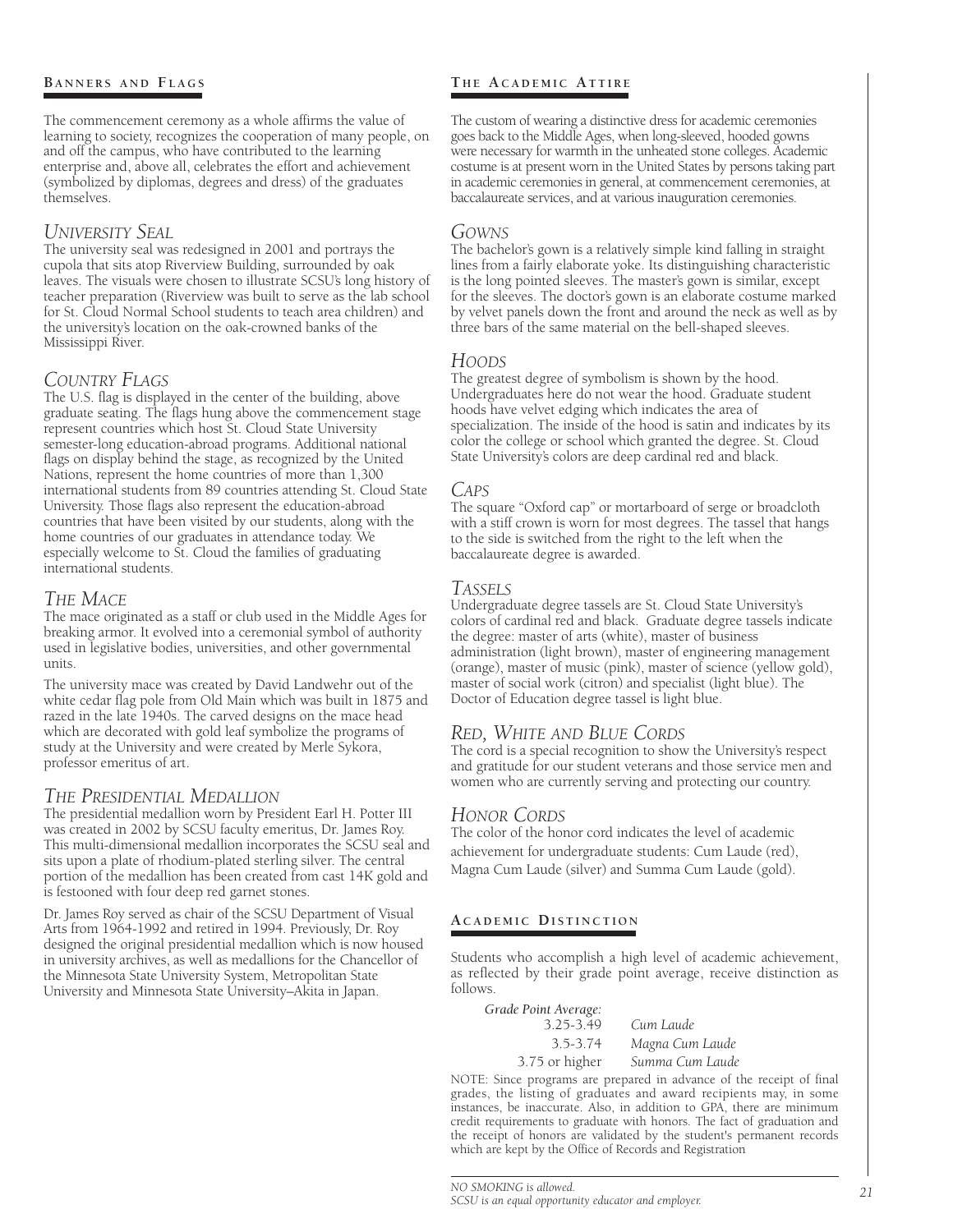## Minnesota State Colleges and Universities Board of Trustees

Basil Ajuo *St. Paul*

Ann Anaya *St. Paul*

Elise Bourdeau *St. Paul*

Alex Cirillo *Woodbury*

Jay Cowles *Minneapolis*

Dawn Erlandson *St. Paul*

Amanda Fredlund *St. Paul*

Robert Hoffman *Waseca*

Jerry Janezich *St. Paul*

Margaret Anderson Kelliher - Vice Chair *Minneapolis*

Rudy Rodriguez *St. Paul*

Louise Sundin *Minneapolis*

Cheryl Tefer *St. Paul*

Michael Vekich – Chair *St. Louis Park*